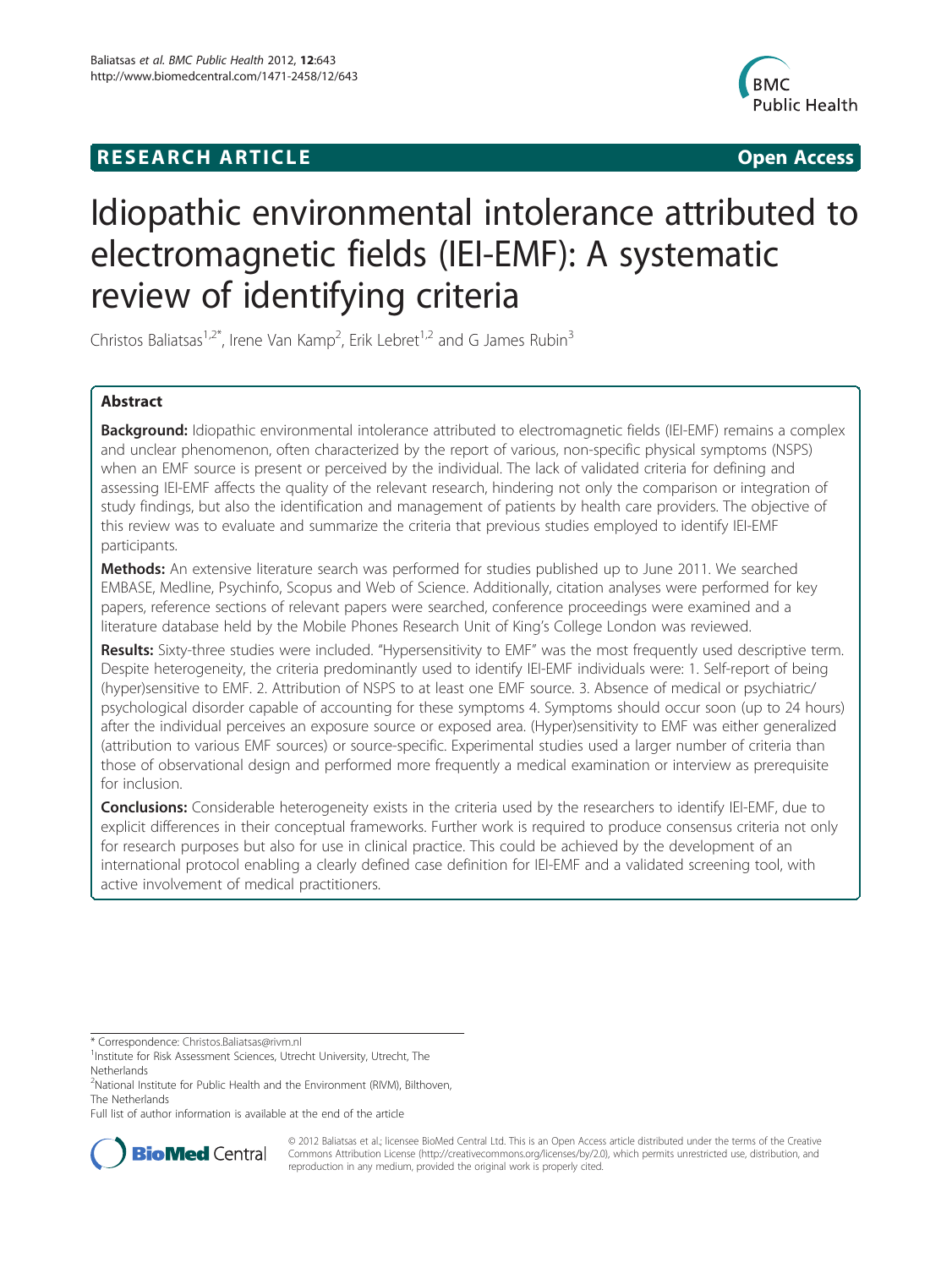#### Background

Although the issue of idiopathic intolerances attributed to environmental exposures (IEI) first appeared in the scientific literature more than five decades ago [\[1](#page-20-0)], the possible underlying causes, as the term "idiopathic" suggests, remain unclear [[2\]](#page-20-0) and there is no widely accepted protocol for the identification of patients and treatment [[3\]](#page-20-0). A representative example is the variety of physical symptoms without a clear pathological basis that are attributed by the patients to relatively low-level exposure to non-ionizing electromagnetic fields (EMF), emitted by sources such as mobile phone devices and base stations, high-voltage overhead powerlines, computer equipment and domestic appliances [\[4](#page-20-0)]. This phenomenon is better known within the public and scientific context as "electromagnetic hypersensitivity"(EHS), although since 2005 the term "Idiopathic Environmental Intolerance Attributed to EMF" (IEI-EMF) has been proposed by the World Health Organization (WHO) as an etiologically neutral description [\[5](#page-20-0)]. In this paper, the descriptive term "IEI-EMF" is used.

According to the WHO [\[5](#page-20-0)], people with IEI-EMF are mainly characterized by the report of non-specific physical symptoms (NSPS), without a consistent pattern [\[6](#page-20-0)], such as redness, tingling, burning sensations in the facial area, fatigue, tiredness, lack of concentration, dizziness, nausea, heart palpitation and digestive disturbances. IEI-EMF is often accompanied by occupational, social and mental impairment [\[4,7\]](#page-20-0) and its estimated prevalence varies considerably, probably due to different methodological approaches; 1.5% in Sweden [[6\]](#page-20-0), 3.2% in California [[8](#page-20-0)], 3.5% in Austria [[9](#page-20-0)], 5% in Switzerland [[10](#page-20-0)] and 13.4% in Taiwan [[11](#page-20-0)]. Demographic characteristics such as age, gender and occupational status have repeatedly been associated with IEI-EMF [\[6,10\]](#page-20-0).

The experience and belief of IEI-EMF patients is in contrast with the scientific state of the art; results from systematic assessment of experimental and epidemiological evidence are consistent, concluding that a causal association of EMF exposure with symptomatic and other physiologic or cognitive reactions cannot be adequately supported [[12](#page-20-0)-[17\]](#page-20-0). IEI-EMF has been associated with psychological components [\[18](#page-20-0)-[23](#page-20-0)] but their exact role is not clear. Although a possible effect of exposure cannot yet be ruled out because of methodological obstacles in research primarily regarding exposure assessment and study design [[14,16](#page-20-0)], more recent approaches stress the importance of looking into the interaction of environmental, biological, psychological and social pathways [[24\]](#page-20-0).

However, it is still controversial who should be categorised as having IEI-EMF. The lack of a validated, mutually accepted case definition and diagnostic instrument affects the quality of the research outcomes and increases the methodological heterogeneity, resulting in limited comparability between the studies. That stands in the way of a reliable estimation of the prevalence of IEI-EMF in the general population, proper meta-analysis of etiological evidence, the identification of health outcome patterns/profiles and contributes to a great deal of uncertainty regarding the characteristics, identification and management of this sensitivity by health care providers [\[25-27](#page-20-0)].

No systematic review has been performed yet focusing on the existing definitions and criteria for the identification of people with IEI-EMF. In light of the need to inform health care profesionals about relevant aspects of IEI-EMF and prepare the ground for discussion and consensus in the research community on widely supported case definition criteria, the present paper identified the relevant studies on IEI-EMF published to date, in order to summarize:

- The descriptive terms used to define IEI-EMF.<br>• The inclusion criteria and procedure for the
- The inclusion criteria and procedure for the identification of individuals with IEI-EMF.

#### Methods

#### Search strategy for the identification of studies

Initially, the following electronic databases were searched to detect relevant studies that were published from inception to April 2010: Embase (Elsevier B.V., Amsterdam, The Netherlands), Medline (US National Library of Medicine, Bethesda, Maryland), PsychInfo (American Psychological Association, Washington, DC). Web of Knowledge (Institute for Scientific Information, The Thomson Corporation, Stamford, Connecticut) and Scopus (Elsevier B.V., Amsterdam, The Netherlands). A wide range of (combined) keywords was used with regards to EMF exposure, sensitivity and related health outcomes, which is presented in Table 1. In addition to the electronic database searches, the reference sections of previous systematic reviews, key papers, international reports on EMF and health and research databases of websites focused on the issue of EMF such as the "EMF Portal" and the WHO webpage were checked for potentially

Table 1 Key search terms

| Sensitivity:           | Electrosensitivity, Electromagnetic hypersensitivity,<br>Electrical sensitivity, Electromagnetic sensitivity,<br>Electric hypersensitivity, IEI-EMF, Environmental<br>intolerance, environmental illness. |
|------------------------|-----------------------------------------------------------------------------------------------------------------------------------------------------------------------------------------------------------|
| Exposure:              | EMF, ELF, Electromagnetic field(s), Electromagnetic<br>exposure, mobile telephones, mobile phone(s),<br>Base stations, Powerlines, Celltowers, Antenna(e),<br>UMTS, GSM, DECT, VDU, cell phones.          |
| <b>Health Outcome:</b> | Symptom(s), well-being, attributed symptoms,<br>headache, fatique.                                                                                                                                        |
| Time period            | From inception - 2011.                                                                                                                                                                                    |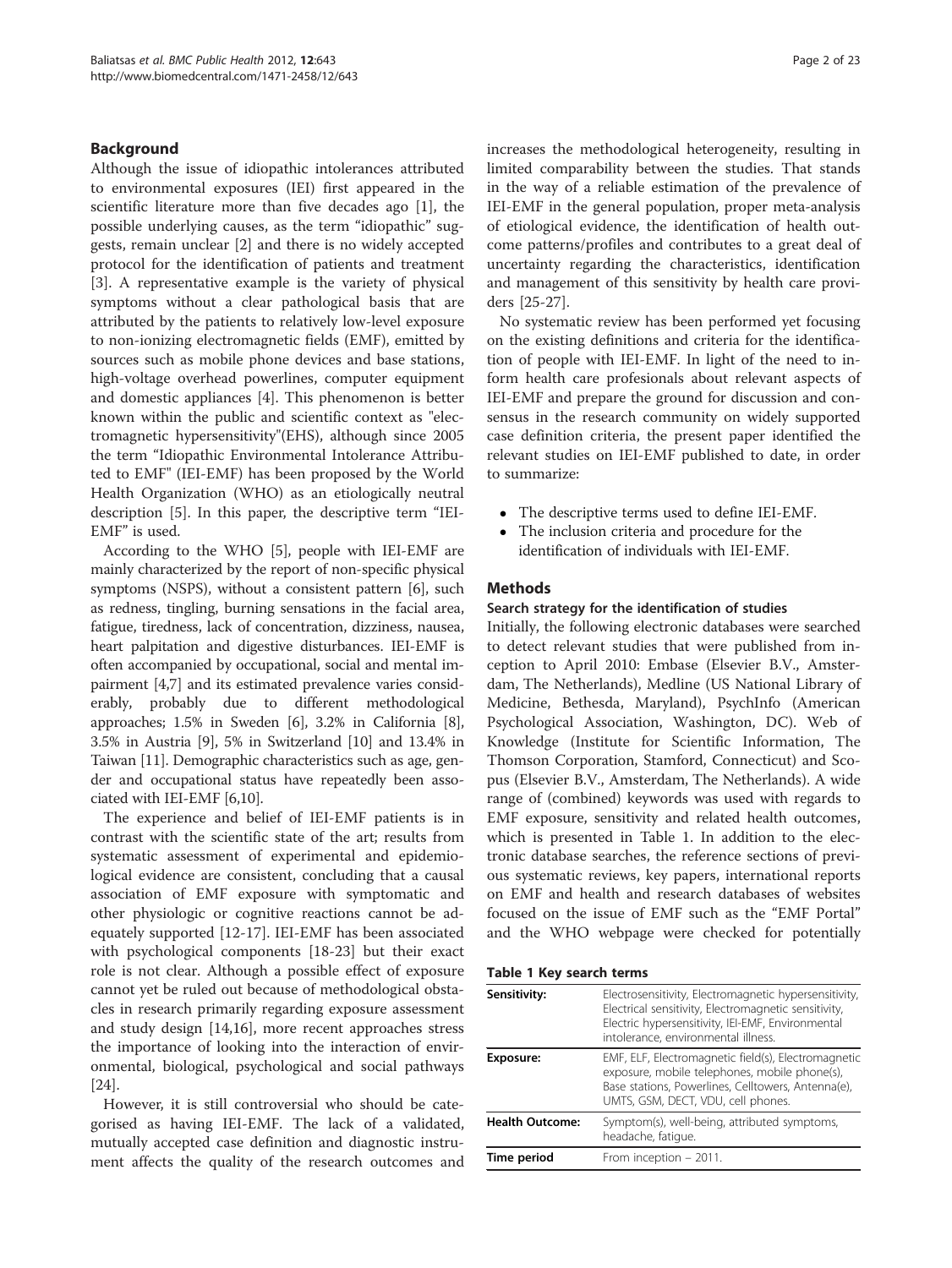#### <span id="page-2-0"></span>Table 2 Experimental studies on IEI-EMF

| Reference                                   | Study design                | Recruitment                                                               | Type of<br>sensitivity | IEI-EMF sample<br>characteristics          | Identifying criteria<br>for IEI-EMF                                                                                                                                                                                                                                                                                                          | Main exclusion<br>criteria                                                                      | <b>Identification/Case</b><br>definition methods<br>for IEI-EMF               |
|---------------------------------------------|-----------------------------|---------------------------------------------------------------------------|------------------------|--------------------------------------------|----------------------------------------------------------------------------------------------------------------------------------------------------------------------------------------------------------------------------------------------------------------------------------------------------------------------------------------------|-------------------------------------------------------------------------------------------------|-------------------------------------------------------------------------------|
| Rea et al., 1991<br>(USA) [28].             | Provocation                 | Voluntary participation.                                                  | General                | $N = 100.$                                 | Self-reported sensitivity<br>to EMF.                                                                                                                                                                                                                                                                                                         | N.R/E.                                                                                          | Subjective report,<br>medical examination.                                    |
| Hamnerius<br>et al., 1993<br>(Sweden) [29]. | Provocation                 | IEI-EMF subjects<br>referred to a<br>health care service/<br>institution. | VDU-specific           | $N = 30.$                                  | Report of "distinctive"<br>symptoms, occurrence<br>of the symptoms<br>within an hour from<br>being exposed<br>to VDU and<br>disappearance or<br>substantial reduction<br>within a few hours<br>after exposure<br>termination.                                                                                                                | Somatic or psychiatric<br>disorder that could<br>account for the<br>reported<br>symptomatology. | Subjective report,<br>medical, psychiatric &<br>psychological<br>examination. |
| Arnetz et al., 1995<br>(Sweden) [30].       | Intervention                | IEI-EMF subjects<br>referred to a<br>health care service/<br>institution. | General                | $N = 20$ , m.a = 45,<br>$f.g. = 75\%$ .    | Report of symptoms<br>attributed to EMF<br>exposure.                                                                                                                                                                                                                                                                                         | Somatic or psychiatric<br>disorder that could<br>account for the<br>reported<br>symptomatology. | Subjective report,<br>medical & psychiatric<br>examination.                   |
| Andersson<br>et al., 1996<br>(Sweden) [31]. | Provocation                 | IEI-EMF subjects<br>referred to a<br>health care service/<br>institution. | General                | $N = 17$ , m.a = 41.7,<br>$f.g = 70.6\%$ . | Experience of "typical"<br>symptoms of "electric<br>hypersensitivity"<br>when being in an<br>"electrical environment",<br>duration of at least<br>6 months, limitations<br>in daily functioning,<br>experience of<br>symptomatology within<br>less than 30 minutes<br>after exposure to electric<br>equipment under<br>experimental testing. | Somatic or psychiatric<br>disorder that could<br>account for the<br>reported<br>symptomatology. | Subjective report,<br>medical & psychiatric<br>examination.                   |
| Bertoft et al., 1996<br>(Sweden) [32].      | Provocation                 | Voluntary participation<br>of IEI-EMF subjects.                           | General                | $N = 5$ , a.r = 46-60,<br>$f.g. = 80\%$ .  | Self-reported<br>hypersensitivity to EMF.                                                                                                                                                                                                                                                                                                    | N.R/E.                                                                                          | Subjective report.                                                            |
| Toomingas, 1996<br>(Sweden) [33].           | Provocation<br>(case study) | Voluntary participation<br>of a medical patient.                          | General                | $N = 1$ male,<br>$aqe = 35.$               | Fear of a negative impact<br>of health caused by EMF<br>exposure, report of<br>symptoms attributed to EMF<br>such as fatigue, headache,<br>lack of concentration,<br>numbness & paresthesia in<br>the arms, greasy feeling<br>in the palms, inability to<br>work due to the<br>reported symptoms.                                            | N.R/E.                                                                                          | Subjective report,<br>medical &<br>neurological<br>examination.               |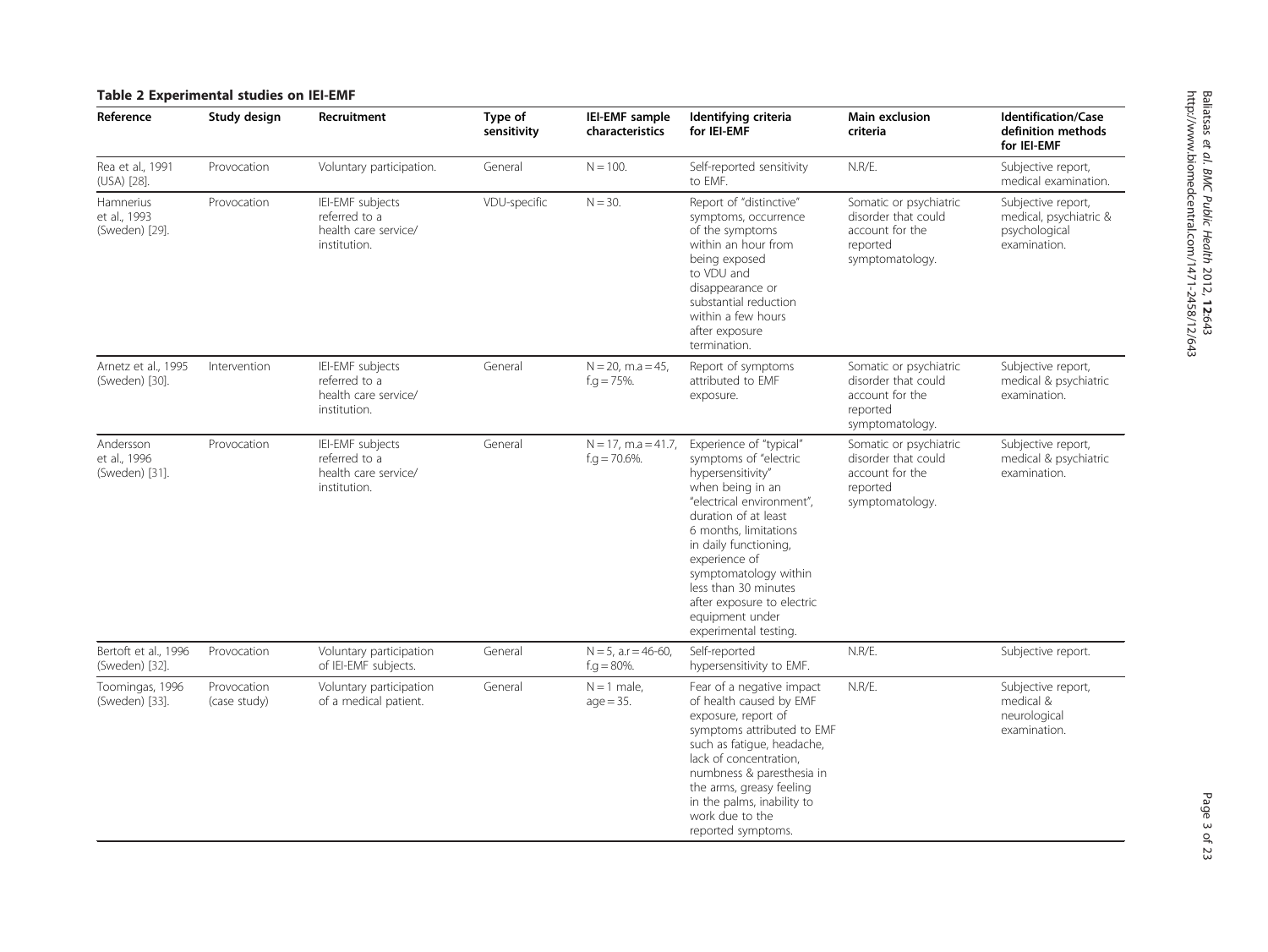|                                                     |              | <b>Table 2 Experimental studies on IEI-EMF</b> (Continued)                                                                                                               |                                                          |                                          |                                                                                                                                                                                                                                                                                                                        |                                                                                                                                        |                                                                                |
|-----------------------------------------------------|--------------|--------------------------------------------------------------------------------------------------------------------------------------------------------------------------|----------------------------------------------------------|------------------------------------------|------------------------------------------------------------------------------------------------------------------------------------------------------------------------------------------------------------------------------------------------------------------------------------------------------------------------|----------------------------------------------------------------------------------------------------------------------------------------|--------------------------------------------------------------------------------|
| Sandström<br>et al., 1997<br>(Sweden) [34].         | Provocation  | IEI-EMF subjects<br>treated to a<br>health care service/<br>institution.                                                                                                 | VDT & fluorescent $N = 10$ , m.a = 47,<br>light-specific | $f.g. = 70\%$ .                          | Self-report of a<br>combination of<br>skin (mucous), eye &<br>neurological<br>symptoms, attribution<br>of these symptoms to<br>EMF emitted from<br>VDT work. fluorescent<br>light or TV.                                                                                                                               | Somatic or psychiatric<br>diseases severe enough<br>to require medical<br>treatment.                                                   | Subjective report,<br>medical examination.                                     |
| Hillert et al., 1998<br>(Sweden) [35].              | Intervention | IEI-EMF subjects<br>referred to a<br>health care service/<br>institution.                                                                                                | General                                                  | $N = 10$ , m.a = 40,<br>$f.g = 60\%$ .   | Self-reported<br>hypersensitivity to<br>EMF, age between<br>18-65 y.o, being<br>employed for at least<br>1 week during the past<br>3 months, symptoms<br>had to show some<br>variation due to<br>perceived exposure<br>to EMF or proximity<br>to relative equipment.                                                   | Medical or mental<br>disorder that could<br>account for the reported<br>symptomatology, long<br>period of sick leave,<br>unemployment. | Subjective report,<br>medical examination.                                     |
| Trimmel et al., 1998 Provocation<br>(Austria) [36]. |              | Voluntary participation.                                                                                                                                                 | General                                                  | $N = 36$ , a.r = 18-36.                  | Individual belief of an<br>"exceptional<br>reaction to EMF", a<br>score of >50 on<br>a continuous<br>rating scale<br>between 0-100.                                                                                                                                                                                    | N.R/E.                                                                                                                                 | Subjective report.                                                             |
| Flodin et al., 2000<br>(Sweden) [37].               | Provocation  | IEI-EMF subjects<br>who were members<br>of a relative self-group<br>or registered to a<br>health care<br>service/institution.                                            | General                                                  | $N = 15$ , m.a = 48.3,<br>$f.g. = 73.3.$ | Attribution of<br>symptoms to<br>named EMF sources,<br>mean reaction should<br>occur within 60 minutes<br>of exposure, there<br>was no experience of<br>symptoms at home or<br>workplace when the<br>subject was considered<br>as "unexposed",<br>symptoms should<br>disappear within a<br>few days<br>after exposure. | Slow reaction or denial<br>for participation<br>because of symptom<br>severity, undergoing<br>treatment for medical<br>conditions.     | Subjective report,<br>medical examination<br>(registered IEI-EMF<br>subjects). |
| Lohne-Rahm<br>et al., 2000<br>(Sweden) [38].        | Provocation  | Voluntary participation<br>after description of the<br>study in newspaper<br>advertisements or IEI-EMF<br>subjects referred to a<br>health care service/<br>institution. | General                                                  | $N = 12$ .                               | Report of skin<br>symptoms during<br>a 30-minute exposure<br>to EMF & symptom<br>duration of at<br>least 6 months.                                                                                                                                                                                                     | Diagnosed skin diseases,<br>slow, excessive or no<br>reactions during the<br>experiment.                                               | Subjective report,<br>medical examination<br>(referred IEI-EMF<br>subjects).   |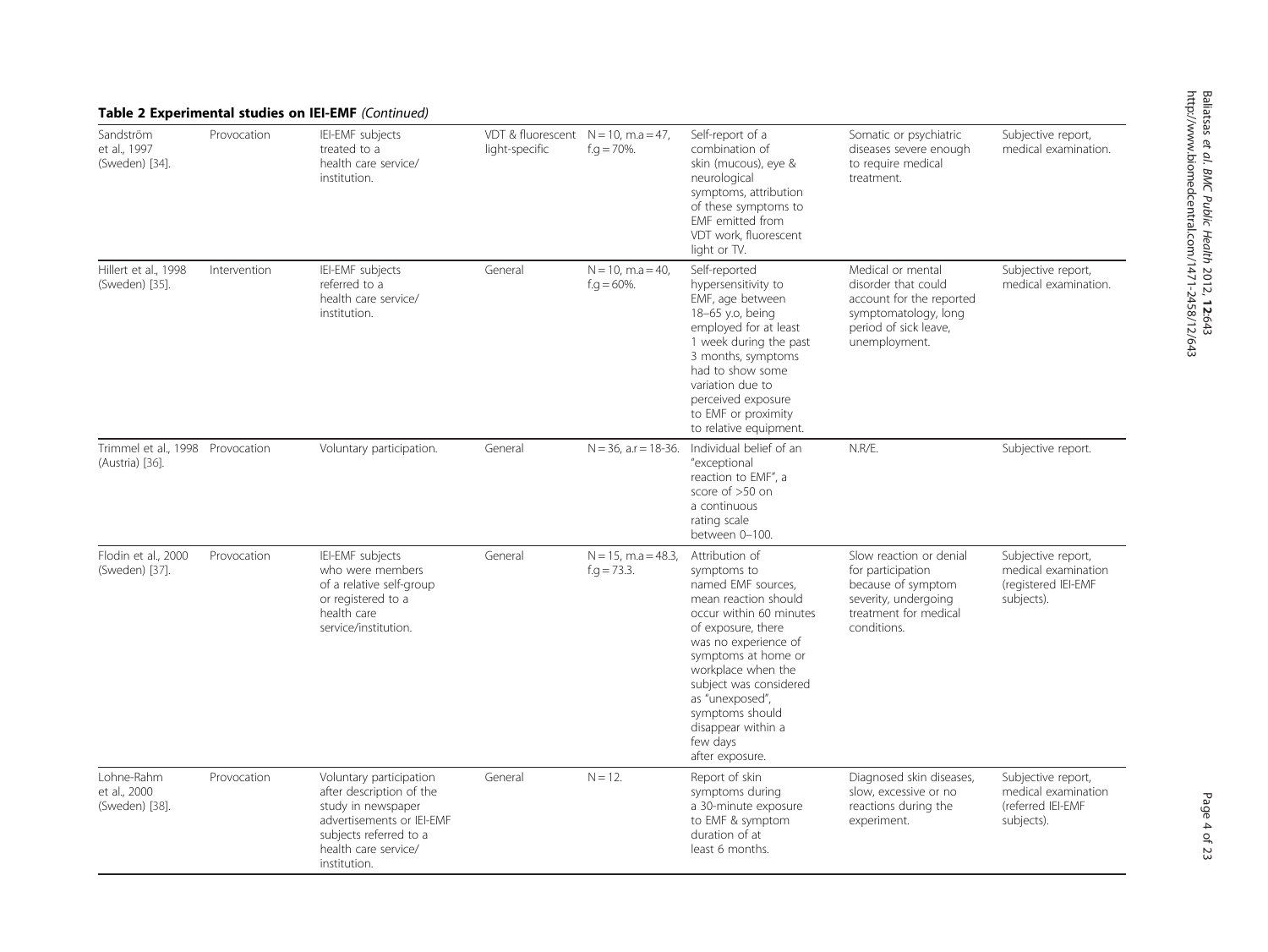| Table 2 Experimental studies on IEI-EMF (Continued) |  |
|-----------------------------------------------------|--|
|-----------------------------------------------------|--|

| Hillert et al., 2001<br>(Sweden) [39].      | Intervention | IEI-EMF subjects referred<br>to a health care service/<br>institution.                                                   | General | $N = 16$ , m.a = 39.5,<br>$f.g. = 81.3\%$ . | Self-reported<br>hypersensitivity to<br>electricity, experience<br>of change in symptoms<br>within 24 hours after<br>a perceived change in<br>exposure to EMF, a<br>history of VDU or<br>fluorescent lights as<br>the initial<br>triggering factors. | Somatic or psychological<br>disorder that could<br>account for the<br>reported<br>symptomatology.                                                                                    | Subjective report,<br>medical & psychological<br>examination. |
|---------------------------------------------|--------------|--------------------------------------------------------------------------------------------------------------------------|---------|---------------------------------------------|------------------------------------------------------------------------------------------------------------------------------------------------------------------------------------------------------------------------------------------------------|--------------------------------------------------------------------------------------------------------------------------------------------------------------------------------------|---------------------------------------------------------------|
| Lyskov et al., 2001<br>(Sweden) [40].       | Provocation  | IEI-EMF subjects referred<br>to a health care service/<br>institution.                                                   | General | $N = 20$ , m.a = 45.8,<br>$f.g. = 75\%$ .   | Self-reported<br>hypersensitivity<br>to EMF                                                                                                                                                                                                          | N.R/E.                                                                                                                                                                               | Subjective report,<br>medical examination.                    |
| Hietanen<br>et al., 2002<br>(Finland) [41]. | Provocation  | Voluntary participation.                                                                                                 | General | $N = 20$ , m.a = 49,<br>$f.g = 65\%$ .      | Self-reported<br>hypersensitivity to<br>EMF, experience of<br>symptoms during a<br>30-minute<br>(provocation)<br>test period.                                                                                                                        | N.R/E.                                                                                                                                                                               | Subjective report,<br>medical examination.                    |
| Hillert et al., 2002<br>(Sweden) [42].      | Intervention | IEI-EMF subjects referred<br>to a health care service/<br>institution.                                                   | General | $N = 22$ , m.a = 42,<br>$f.g. = 64\%.$      | Report of symptoms<br>assumed to be caused<br>by sensitivity to EMF.                                                                                                                                                                                 | Medical or<br>psychological<br>condition that could<br>account for the<br>symptoms.                                                                                                  | Subjective report,<br>medical & psychiatric<br>examination.   |
| Mueller et al., 2002<br>(Switzerland) [43]. | Provocation  | Voluntary participation.                                                                                                 | General | $N = 63$ , m.a = 49.5,<br>$f.g = 51\%$ .    | Self-reported<br>sensitivity to EMF<br>or "Electrical<br>Hypersensitivity<br>Syndrome (EHS)".                                                                                                                                                        | N.R/E.                                                                                                                                                                               | Subjective report.                                            |
| Leitgeb et al., 2003<br>(Austria) [44].     | Provocation  | Randomly selected<br>sample from<br>general population<br>$(N = 708)$ .                                                  | General | $a.r = 17-60.$                              | Increased levels of<br>"electrosensibility",<br>defined as the individual<br>ability to perceive<br>electric or<br>electromagnetic<br>exposures without<br>necessarily<br>developing health<br>symptoms.                                             | N.R/E.                                                                                                                                                                               | Measurement of<br>EMF perception<br>thresholds.               |
| Österberg<br>et al., 2004<br>(Sweden) [45]. | Provocation  | Randomly selected<br>sample from<br>general population<br>$(N = 13381)$ , based on<br>Östergren et al.<br>(report) [46]. | General | $N = 16$ , m.a = 41.8,<br>$f.g = 50\%$ .    | Individual experience<br>the past 2 weeks of<br>"very much" physiologic<br>"annoyance" attributed<br>to FTL, and/or VDU<br>and/or other<br>electrical equipment.                                                                                     | Report of long-term<br>sick leave, disability<br>pension, subjects<br>diagnosed with severe<br>medical condition that<br>required medication<br>(e.g. diabetes),<br>age of $>58$ y.o | Subjective report,<br>medical examination.                    |
|                                             | Provocation  | Voluntary participation.                                                                                                 | General |                                             |                                                                                                                                                                                                                                                      |                                                                                                                                                                                      | Subjective report.                                            |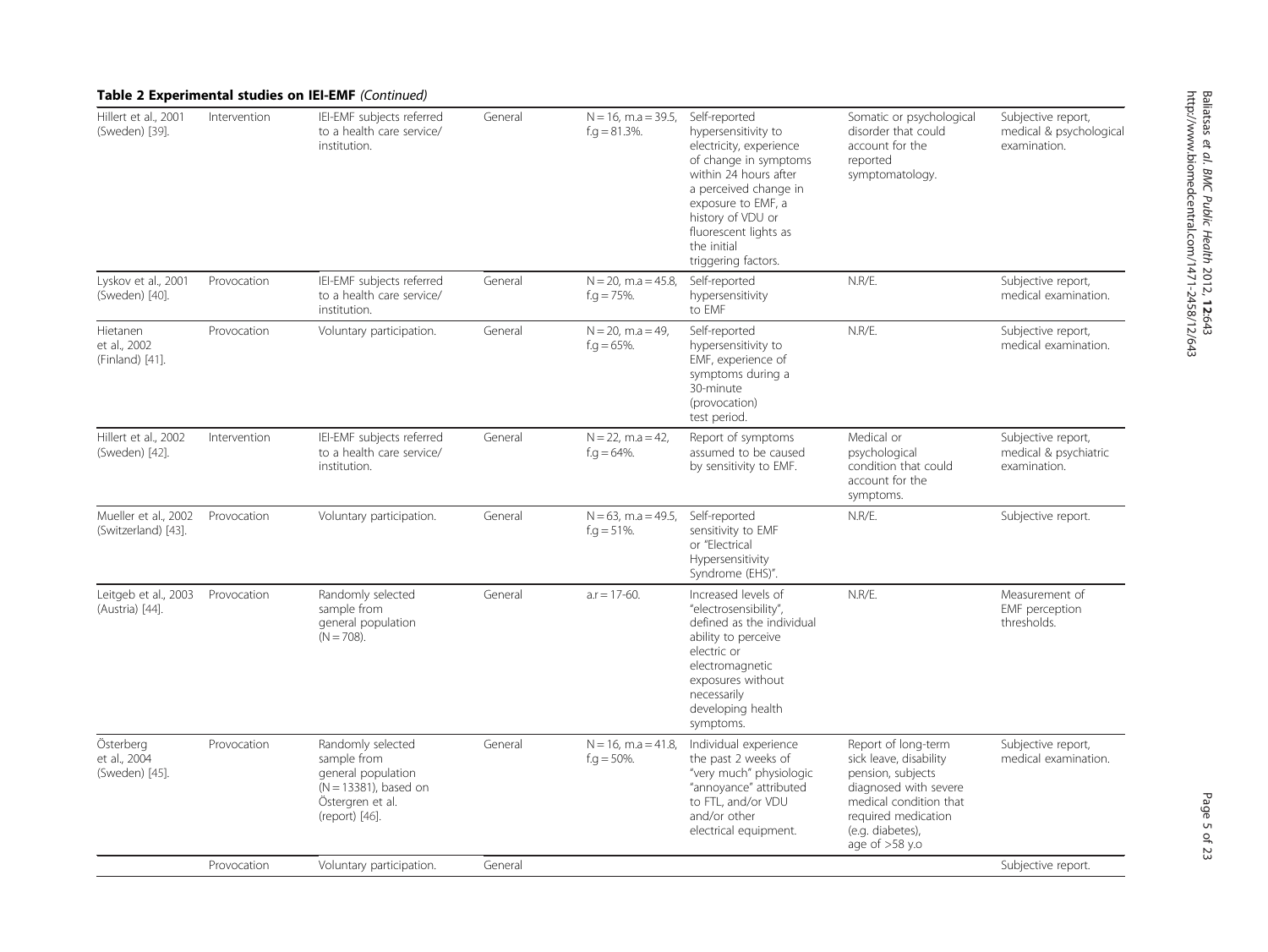| Belyaev et al., 2005<br>(Sweden) [47].    |             |                                                                                                                                                                                                                                                       |                                 | $N = 7$ , m.a = 44.8,<br>$f.g. = 71.5\%$ . | Self-reported<br>hypersensitivity<br>to EMF.                                                                                                                     | Smoking, regular<br>medication                                                                                                                                                                                                                                                                                                                                                                                                                                                                                                                       |                    |
|-------------------------------------------|-------------|-------------------------------------------------------------------------------------------------------------------------------------------------------------------------------------------------------------------------------------------------------|---------------------------------|--------------------------------------------|------------------------------------------------------------------------------------------------------------------------------------------------------------------|------------------------------------------------------------------------------------------------------------------------------------------------------------------------------------------------------------------------------------------------------------------------------------------------------------------------------------------------------------------------------------------------------------------------------------------------------------------------------------------------------------------------------------------------------|--------------------|
| Frick et al., 2005<br>(Germany) [48].     | Provocation | Voluntary participation<br>after description<br>of the study in<br>a local newspaper.                                                                                                                                                                 | General                         | $N = 30$ , m.a = 41.7,<br>$f.g. = 77\%$ .  | Self-reported<br>hypersensitivity to<br>named EMF sources,<br>attribution of severe<br>symptoms that limited<br>daily functioning &<br>age between<br>18-64 y.o. | Not complainingor<br>not experiencing<br>limitations to daily<br>living due to the<br>reported<br>symptomatology.                                                                                                                                                                                                                                                                                                                                                                                                                                    | Subjective report. |
| Wenzel et al., 2005<br>(Germany) [49].    | Provocation | Voluntary participation.                                                                                                                                                                                                                              | VDU &<br>powerline-<br>specific | $N = 3$ male<br>subjects,<br>$m.a = 37.$   | Concern about the<br>effects of EMF<br>exposure, report of<br>various symptoms<br>attributed to VDU<br>and/or powerlines,<br>abstinence<br>from smoking.         | N.R/E.                                                                                                                                                                                                                                                                                                                                                                                                                                                                                                                                               | Subjective report. |
| Regel et al., 2006<br>(Switzerland) [50]. | Provocation | Voluntary participation<br>after description<br>of the study in<br>advertisements in a<br>local newspaper,<br>flyers & use of databases<br>of two previous studies<br>with IEI-EMF subjects<br>willing to participate in<br>future research projects. | Base station-<br>specific       | $N = 33$ , m.a = 37.7,<br>f.g $=$ 57.5%.   | Self-reported<br>sensitivity to EMF<br>emitted by mobile<br>or cordless<br>phones & antennas.                                                                    | Regular consumption<br>of narcotics or<br>psychoactive drugs<br>in the last 6 months,<br>smoking, diagnosed<br>with a chronic disease,<br>pregnancy, medical<br>history of head injuries,<br>neurologic/psychiatric<br>diseases, sleep<br>disturbances,<br>average alcohol<br>consumption of $>10$<br>drinks per week, average<br>consumption of<br>caffeinated beverages<br>amounting to >450<br>milligrams caffeine<br>per day, shift workers,<br>undertaking long-haul<br>flights of $>3$ hours time<br>zone difference within<br>the last month. | Subjective report. |
| Rubin et al., 2006<br>(UK) [51].          | Provocation | Through mailshots<br>organised by an<br>IEI-EMF support group,<br>advertisements & articles<br>in health care institutions<br>& practices.                                                                                                            | MP-specific                     | $N = 71$ , m.a = 37.1,<br>$f.g. = 56\%$ .  | Frequent experience<br>of headache-related<br>symptoms within<br>20 minutes of<br>using a 900 MHz<br>GSM MP.                                                     | Age of $<$ 18 or<br>>75 y.o, pregnancy,<br>psychotic illness,<br>use of antidepressants,<br>report of severe symptoms<br>at baseline while in<br>the testing room.                                                                                                                                                                                                                                                                                                                                                                                   | Subjective report. |

#### Table 2 Experimental studies on IEI-EMF (Continued)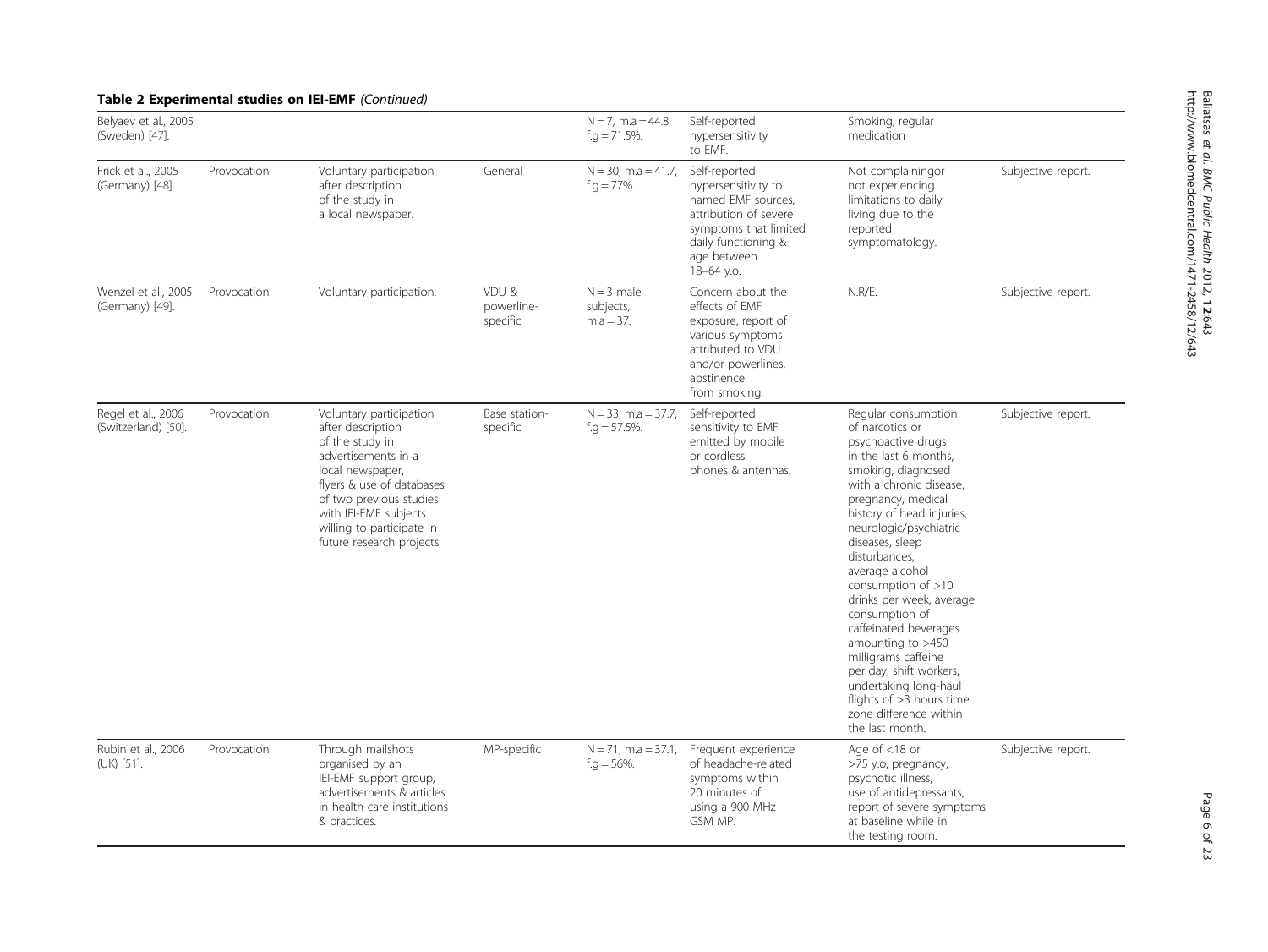|                                               | Table 2 Experimental studies on IEI-EMF (Continued) |                                                                                                                                                                                                                                                                                                                                                                       |                               |                                                                                                                                                                                                               |                                                                                                                                                                                                                                                |                                                                                                                                                                                                       |                                                                          |  |  |  |
|-----------------------------------------------|-----------------------------------------------------|-----------------------------------------------------------------------------------------------------------------------------------------------------------------------------------------------------------------------------------------------------------------------------------------------------------------------------------------------------------------------|-------------------------------|---------------------------------------------------------------------------------------------------------------------------------------------------------------------------------------------------------------|------------------------------------------------------------------------------------------------------------------------------------------------------------------------------------------------------------------------------------------------|-------------------------------------------------------------------------------------------------------------------------------------------------------------------------------------------------------|--------------------------------------------------------------------------|--|--|--|
| Eltiti et al., 2007<br>(UK) [52].             | Provocation                                         | Voluntary participation<br>through local advertising,<br>IEI-EMF action groups<br>& word of mouth.                                                                                                                                                                                                                                                                    | MP & base<br>station-specific | $N = 56$ , m.a = 46.1.<br>$f.g. = 42.9\%$ .                                                                                                                                                                   | Individual experience<br>of negative health<br>effects attributed<br>to FMF emitted<br>from mobile<br>phone devices<br>and/or base<br>stations, based on<br>the "Electromagnetic<br>Hypersensitivity<br>Questionnaire" [53].                   | History of brain injury,<br>currently suffering from<br>epilepsy or claustrophobia,<br>undergone treatment for<br>mental disease or psycho-<br>active medication within<br>4 months before the study. | Subjective report.                                                       |  |  |  |
| Schröttner<br>et al., 2007<br>(Austria) [54]. | Provocation                                         | Three different recruitment<br>sources:<br>1. EMF self-help groups.<br>2. Through advertisements<br>in local newspapers<br>& inviting patients that<br>contacted a health care<br>service/institution for their<br>EMF-attributed symptoms.<br>3. Subjects reporting severe<br>sleep problems being<br>deeply convinced that<br>these were caused by<br>EMF exposure. | General                       | Recruitment<br>$1: N = 37.$<br>$a.r = 27-81$ ,<br>$f.g. = 67.6\%$ .<br>Recruitment<br>$2: N = 29.$<br>$a.r = 32-63,$<br>$f.g. = 79\%$ .<br>Recruitment<br>$3: N = 24.$<br>$a.r = 37-73$ ,<br>$f.g = 62.5\%$ . | Self-reported<br>hypersensitivity<br>to electricity,<br>attribution of<br>symptoms to EMF,<br>active avoidance<br>behavior to<br>EMF sources.                                                                                                  | Sensitivity only to sources<br>of flickering light such as<br>VDU fluorescent tubes.                                                                                                                  | Medical examination<br>(for part of the<br>group of<br>"Recruitment 2"). |  |  |  |
| Bamiou et al., 2008<br>(UK) [55].             | Provocation                                         | Voluntary participation<br>after description of the<br>study through advertisements<br>at a health care services/<br>institutions & relative<br>website & short film<br>shown on the national<br>television.                                                                                                                                                          | MP-specific                   | $N = 9$ , m.a = 36.7,<br>$f.q = 66.7.$                                                                                                                                                                        | Report of headache<br>and/or disorientation,<br>dizziness, muzziness,<br>nausea attributed to<br>mobile telephone<br>use, age between<br>20-55 y.o, normal<br>tympanometry &<br>normal pure<br>tone audiometric<br>thresholds<br>in both ears. | N.R/E.                                                                                                                                                                                                | Subjective report,<br>audiometric<br>examination.                        |  |  |  |
| Hillert et al., 2008<br>(Sweden) [56].        | Provocation                                         | Voluntary participation<br>after description of the<br>study in newspapers,<br>or individual initiative.                                                                                                                                                                                                                                                              | MP-specific                   | $N = 38$ , m.a = 28,<br>$f.g = 63.2\%$ .                                                                                                                                                                      | Report of headache,<br>vertigo or<br>other kind of pain<br>or discomfort<br>in the head<br>attributed<br>to MP use.                                                                                                                            | Attribution of symptoms<br>to sources other than MP,<br>medical or psychological<br>illness, undergoing<br>medication, sleep disorders,<br>hypertension, pregnancy,<br>history of severe injury.      | Subjective report.                                                       |  |  |  |

# http://www.biomedcentral.com/1471-2458/12/643 $\overline{\phantom{0}}$

Baliatsas

et al. BMC Public Health

2012,

12:643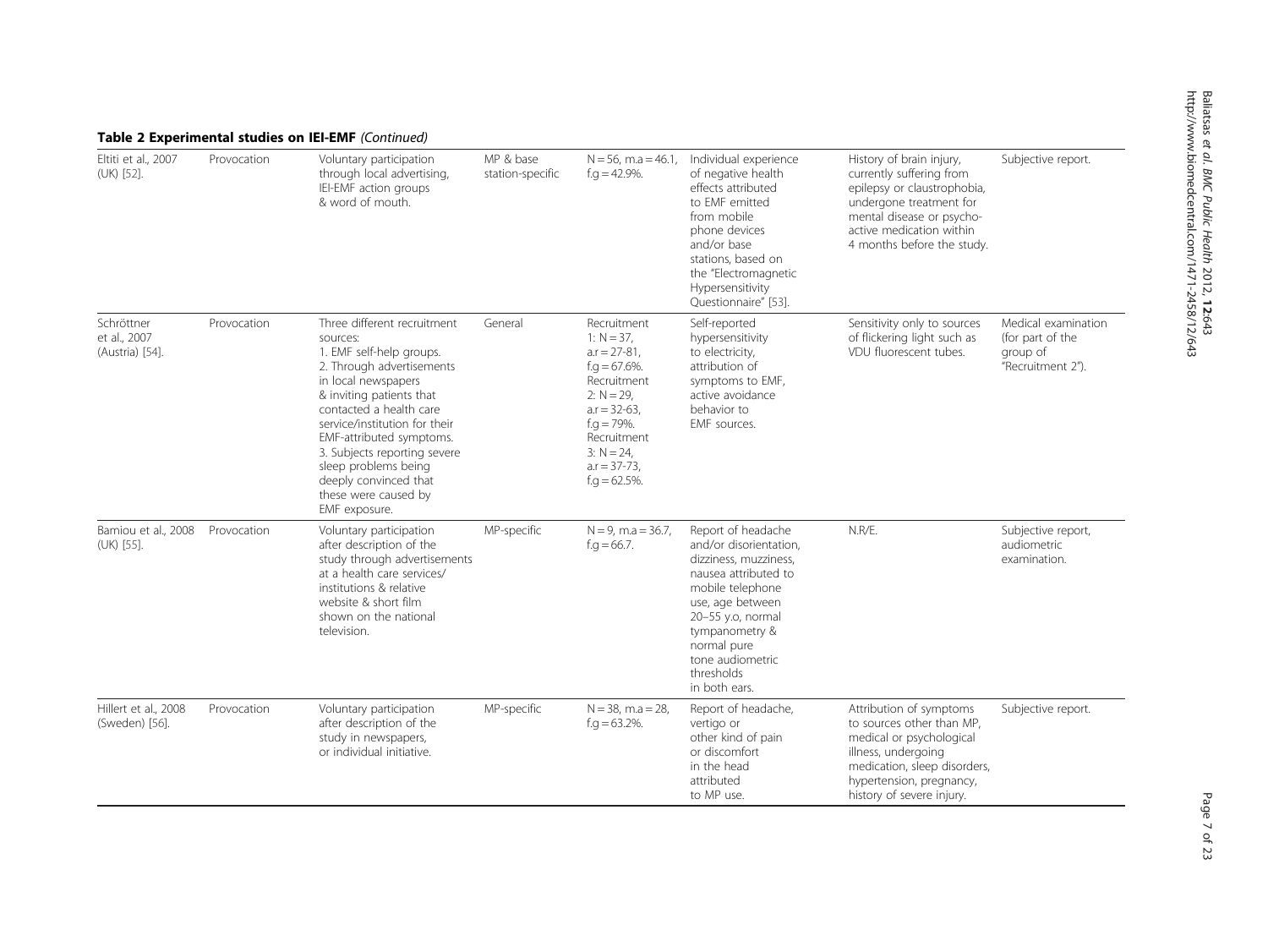|                                                            |                                             | Table 2 Experimental studies on IEI-EMF (Continued)                                                                                              |                               |                                             |                                                                                                                                                                                                                                                                                                                                                                                                            |                                                                                                                                                                                                                              |                    |
|------------------------------------------------------------|---------------------------------------------|--------------------------------------------------------------------------------------------------------------------------------------------------|-------------------------------|---------------------------------------------|------------------------------------------------------------------------------------------------------------------------------------------------------------------------------------------------------------------------------------------------------------------------------------------------------------------------------------------------------------------------------------------------------------|------------------------------------------------------------------------------------------------------------------------------------------------------------------------------------------------------------------------------|--------------------|
| Kwon et al., 2008<br>(Finland) [57].                       | Provocation                                 | Voluntary participation<br>after description of the<br>study in an<br>advertisement<br>that announced a<br>monetary prize.                       | MP-specific                   | $N = 2$ male<br>subjects,<br>$m.a = 37.$    | Report of suffering<br>from severe<br>symptomatology<br>after use of a<br>mobile phone, high<br>score on a scale on<br>EMF sensibility<br>(defined as the<br>individual ability<br>to perceive EMF<br>without necessarily<br>developing symptoms).                                                                                                                                                         | Neurological disease,<br>auditory abnormality,<br>being on permanent<br>medication.                                                                                                                                          | Subjective report. |
| Landgrebe<br>et al., 2008a<br>(Austria &<br>Germany) [58]. | Provocation                                 | Voluntary participation<br>after description of the<br>study in newspapers and<br>informative events at<br>public locations and<br>institutions. | General                       | $N = 88$ , m.a = 50.5,<br>$f.g. = 58.4\%$ . | A symptom score of<br>at least 19 points on<br>the "Regensburger<br>EMF complaint list"<br>[59], attribution<br>of health symptoms<br>to named EMF sources<br>& age between<br>18-75 y.o                                                                                                                                                                                                                   | Unstable medical<br>condition.                                                                                                                                                                                               | Subjective report. |
| Leitgeb<br>et al., 2008<br>(Austria &<br>Germany) [60].    | Crossover field<br>study                    | Voluntary participation<br>after description of the<br>study in media.                                                                           | General                       | $N = 43$ , m.a = 55.5,<br>$f.g = 60.5\%$ .  | Personal conviction<br>on a causal role of<br>EMF indicated by the<br>employment of<br>precautionary activities<br>and/or measures (e.g.<br>reducing fields,<br>measuring exposure<br>in the household etc.),<br>above-normal<br>symptom scores on<br>standardized<br>questionnaires such<br>as the "Freiburger<br>Personality Inventory"<br>[61] and "PSQI" [62]<br>(at least 5 points<br>on the latter). | Neurological &<br>psychiatric<br>disorders, somatic<br>conditions that could<br>account for sleep<br>disturbances, drug<br>consumption less than<br>2 weeks before the study,<br>medical treatment for<br>severe conditions. | Subjective report. |
| Augner et al., 2009<br>(Austria) [63].                     | Provocation<br>plus cross-sectional<br>data | Voluntary participation.                                                                                                                         | General                       | $N = 8$ , a.r = 18-67.                      | Self-reported<br>electromagnetic<br>hypersensitivity<br>(rated as "strong"<br>or "very strong").                                                                                                                                                                                                                                                                                                           | N.R/E.                                                                                                                                                                                                                       | Subjective report. |
| Furubayashi<br>et al., 2009<br>(Japan) [64].               | Provocation                                 | Randomly selected female<br>subjects $(N = 2472)$ .                                                                                              | MP & base<br>station-specific | $N = 11$ , m.a = 37.3.                      | Report of symptoms<br>attributed to MP<br>use and/or exposure<br>to base stations,<br>symptoms should<br>persist "always" or<br>"almost always"                                                                                                                                                                                                                                                            | History of myocardial<br>infarction epilepsy or<br>other (psycho) pathological<br>condition, undergoing<br>medical treatment for<br>severe medical conditions.                                                               | Subjective report. |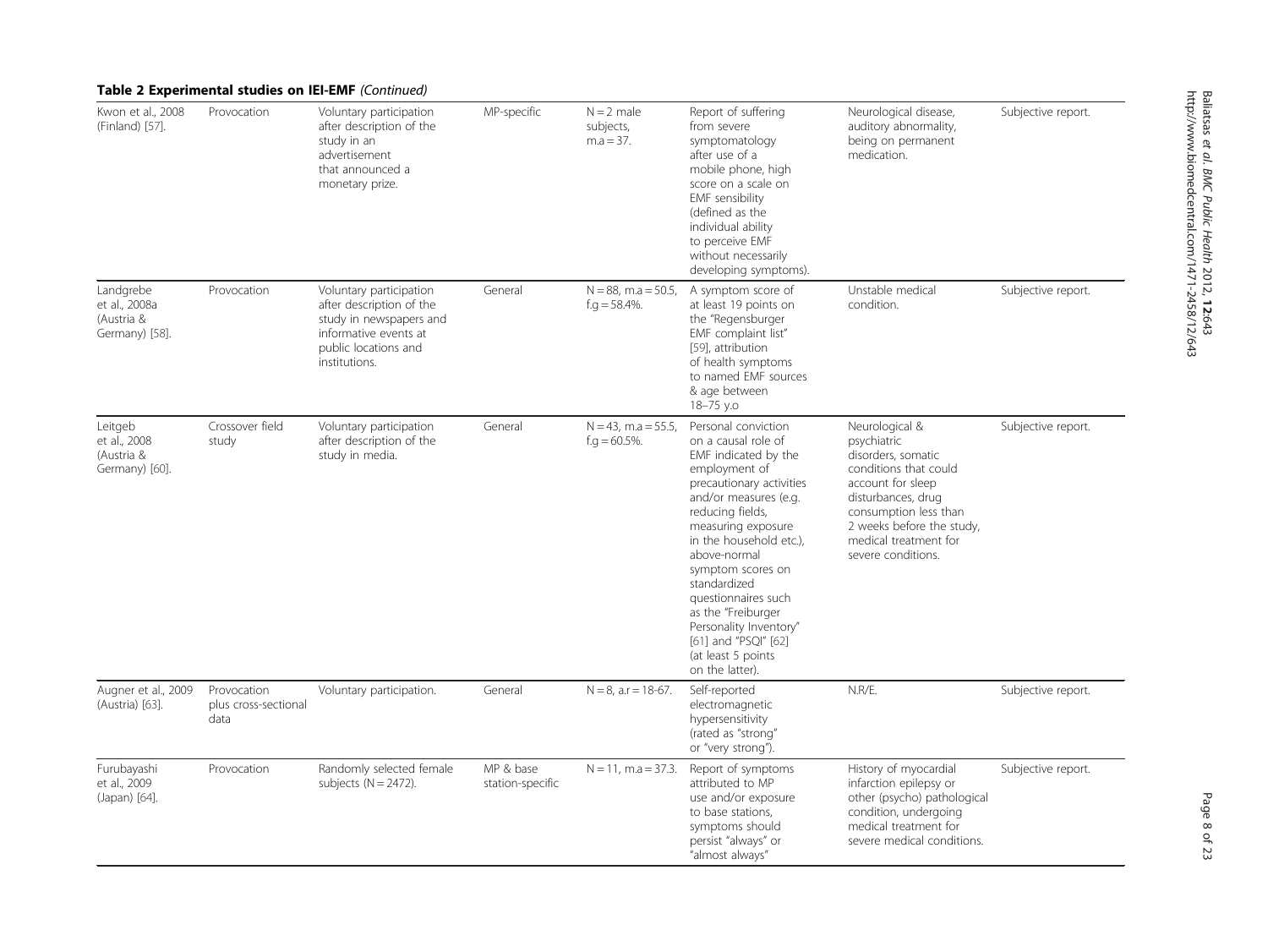| Nam et al., 2009<br>(South Korea) [65].       | Provocation | Voluntary participation<br>after description of the<br>study through<br>advertisements<br>at a health care<br>service/institution.                                                                                                                   | MP-specific.   | $N = 18$ , m.a = 26.1<br>$f.g = 55.5\%$ .  | Self-reported<br>hypersensitivity to<br>EMF emitted only<br>by CDMA<br>cellular phones.                                                                                                                                                                                      | Self-reported<br>hypersensitivity<br>to other EMF sources,<br>subjects concerned<br>with payment for<br>volunteering,                                          | Subjective report. |
|-----------------------------------------------|-------------|------------------------------------------------------------------------------------------------------------------------------------------------------------------------------------------------------------------------------------------------------|----------------|--------------------------------------------|------------------------------------------------------------------------------------------------------------------------------------------------------------------------------------------------------------------------------------------------------------------------------|----------------------------------------------------------------------------------------------------------------------------------------------------------------|--------------------|
| Szemerszky<br>et al., 2010<br>(Hungary) [66]. | Provocation | Voluntary participation<br>of university students.                                                                                                                                                                                                   | General        | N.R.                                       | Self-reported<br>electrosensitivity<br>(rated from "not<br>at all" to "fully").                                                                                                                                                                                              | Severe medical<br>disorders, health<br>conditions such as<br>premenstrual syndrome<br>and common cold that<br>could account for the<br>reported symptomatology | Subjective report. |
| Nieto-Hernandez<br>et al., 2011<br>(UK) [67]. | Provocation | Voluntary participation<br>after description of the<br>study within UK Police<br>Forces with the use of<br>circular emails, notices<br>in police newsletters<br>and intranet sites &<br>advertisements in<br>police-related magazines<br>& websites. | TETRA-specific | $N = 60$ , m.a = 35.6,<br>$f.g = 11.7\%$ . | Report of symptoms<br>attributed to<br>TETRA, report of<br>being at least<br>70 % sure that the<br>radio signal<br>was the responsible<br>source, occurrence of<br>symptoms/sensations<br>within an hour of<br>radio use and<br>when the radio<br>was used<br>near the head. | Pregnancy/trying to<br>conceive, medical or<br>psychological condition<br>which could account<br>for similar symptoms.                                         | Subjective report. |

#### Table 2 Experimental studies on IEI-EMF (Continued)

\*Although the studies of Österberg et al. [[45\]](#page-21-0) and Carlsson et al. [[7](#page-20-0)] are based on the same sample [\[46](#page-21-0)], they have some differences in terms of inclusion criteria and/or identification methods.

Abbreviations: N.R., Not reported; N.R/E, Not reported or employed; EMF, Electromagnetic fields; IEI-EMF, Idiopathic environmental intolerance attributed to EMF; m.a, Mean age; a.r, Age range; f.g, Female gender distribution; y.o; Years old; MP, Mobile phone(s); VDT, Video display terminal: VDU, Video display units; GSM, Global system for mobile communications; CDMA, Code division multiple access; TETRA, Terrestrial trunked radio; PSQI, Pittsburgh sleep quality index.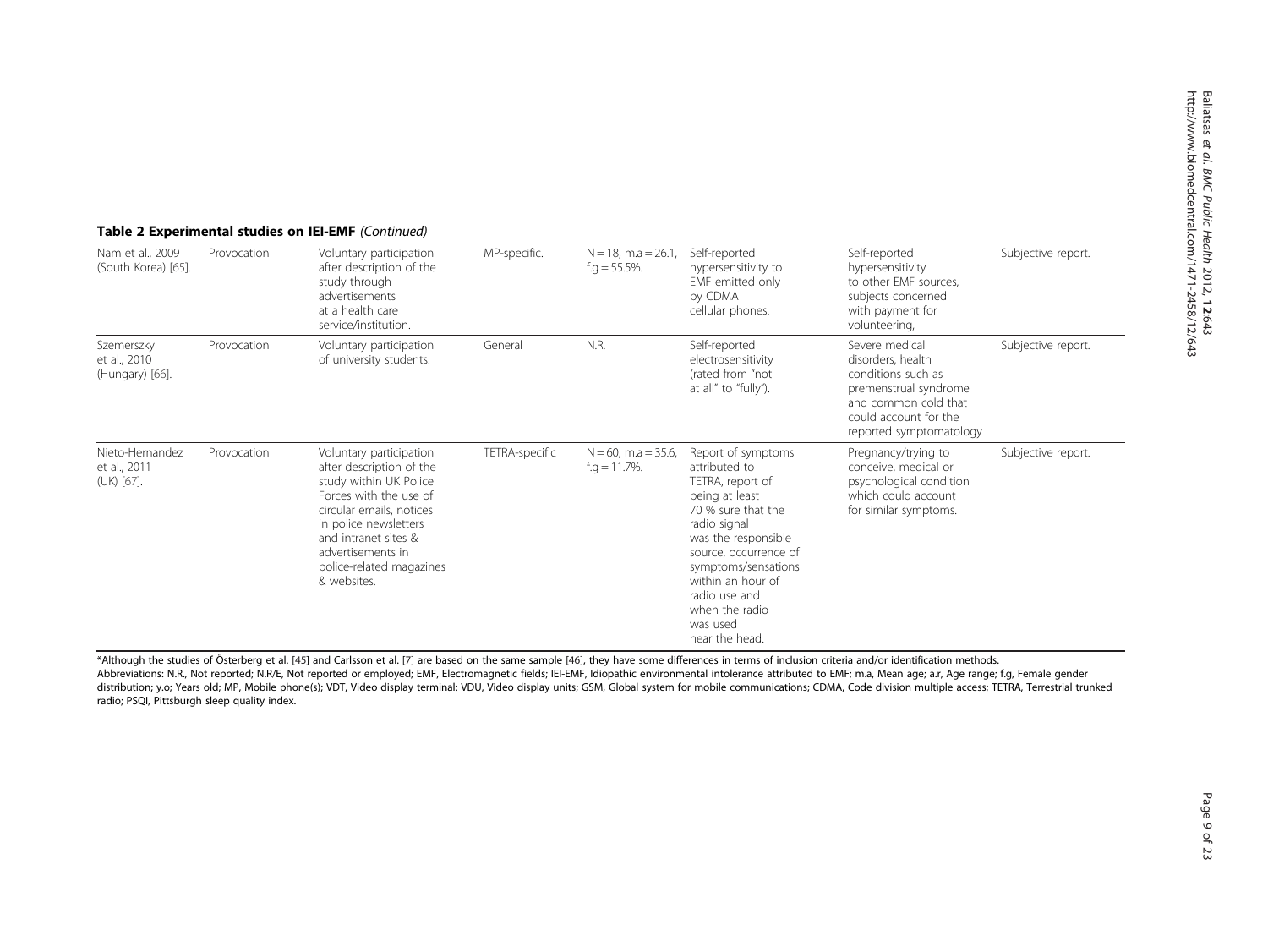#### <span id="page-9-0"></span>Table 3 Observational studies on IEI-EMF

| <b>Reference (Country)</b>                     | Study design    | Recruitment                                                                                                                                          | Type of sensitivity      | IEI-EMF sample<br>characteristics                  | Identifying criteria<br>for IEI-EMF                                                                                          | Main exclusion<br>criteria                                                           | Identification/Case definition<br>methods for IEI-EMF                        |
|------------------------------------------------|-----------------|------------------------------------------------------------------------------------------------------------------------------------------------------|--------------------------|----------------------------------------------------|------------------------------------------------------------------------------------------------------------------------------|--------------------------------------------------------------------------------------|------------------------------------------------------------------------------|
| Bergdahl et al., 1998<br>(Sweden) [68].        | Cross-sectional | IEI-EMF subjects<br>referred to a<br>health care<br>service/institution.                                                                             | General,<br>VDU-specific | $N = 28$<br>$m.a = 45.5$ ,<br>$f.g. = 50\%$ .      | Report of<br>symptoms<br>assumed to<br>be caused by<br>VDU and/or<br>other EMF<br>sources.                                   | N.R/E.                                                                               | Subjective report,<br>medical examination.                                   |
| Hocking, 1998<br>(Australia) [69].             | Cross-sectional | Voluntary<br>participation<br>after description<br>of the study<br>in a medical<br>journal.                                                          | General                  | $N = 0$<br>(people)<br>identified<br>with IEI-EMF) | Self-reported<br>electrosensitivity.                                                                                         | N.R/E.                                                                               | Subjective report                                                            |
| Hillert et al., 1999<br>(Sweden) [70].         | Case-control    | Subjects selected<br>from an older<br>occupational<br>health survey<br>& IEI-EMF subjects<br>referred to a<br>health care<br>service/institution.    | General                  | $N = 62$ ,<br>$ar = 20 \leq$ .                     | Self-reported<br>hypersensitivity<br>to EMF.                                                                                 | N.R/E.                                                                               | Subjective report,<br>medical examination<br>(referred IEI-EMF<br>subjects). |
| Stockenius et al., 2000<br>(Switzerland) [71]. | Cross-sectional | Voluntary<br>participation of<br>male subjects<br>(mostly university<br>students) after<br>description of<br>the study<br>through<br>advertisements. | General                  | N.R.                                               | Self-reported<br>electrosensitivity<br>to named<br>sources<br>(ranked from<br>"very insensitive"<br>to "very<br>sensitive"). | N.R/E.                                                                               | Subjective report.                                                           |
| Bergdahl et al., 2001<br>(Sweden) [72].        | Cross-sectional | IEI-EMF subjects<br>referred to a<br>health care<br>service/institution.                                                                             | General                  | $N = 44$ ,<br>$m.a = 47.$<br>$f.q = 57\%$ .        | Report of<br>symptoms<br>assumed to<br>be caused by<br>"abnormal<br>sensitivity<br>to EMF".                                  | N.R/E.                                                                               | Subjective report,<br>medical interview<br>& examination.                    |
| Hillert et al., 2001<br>(Sweden) [73].         | Cross-sectional | IEI-EMF subjects<br>referred to a<br>health care<br>service/institution.                                                                             | General                  | $N = 14.$<br>$m.a = 46.$<br>$f.g = 64.3\%$ .       | Self-reported<br>hypersensitivity<br>to EMF<br>including<br>disabling fatigue<br>attributed to<br>EMF exposure.              | Medical<br>condition<br>that could<br>account for<br>the reported<br>symptomatology. | Subjective report,<br>medical examination.                                   |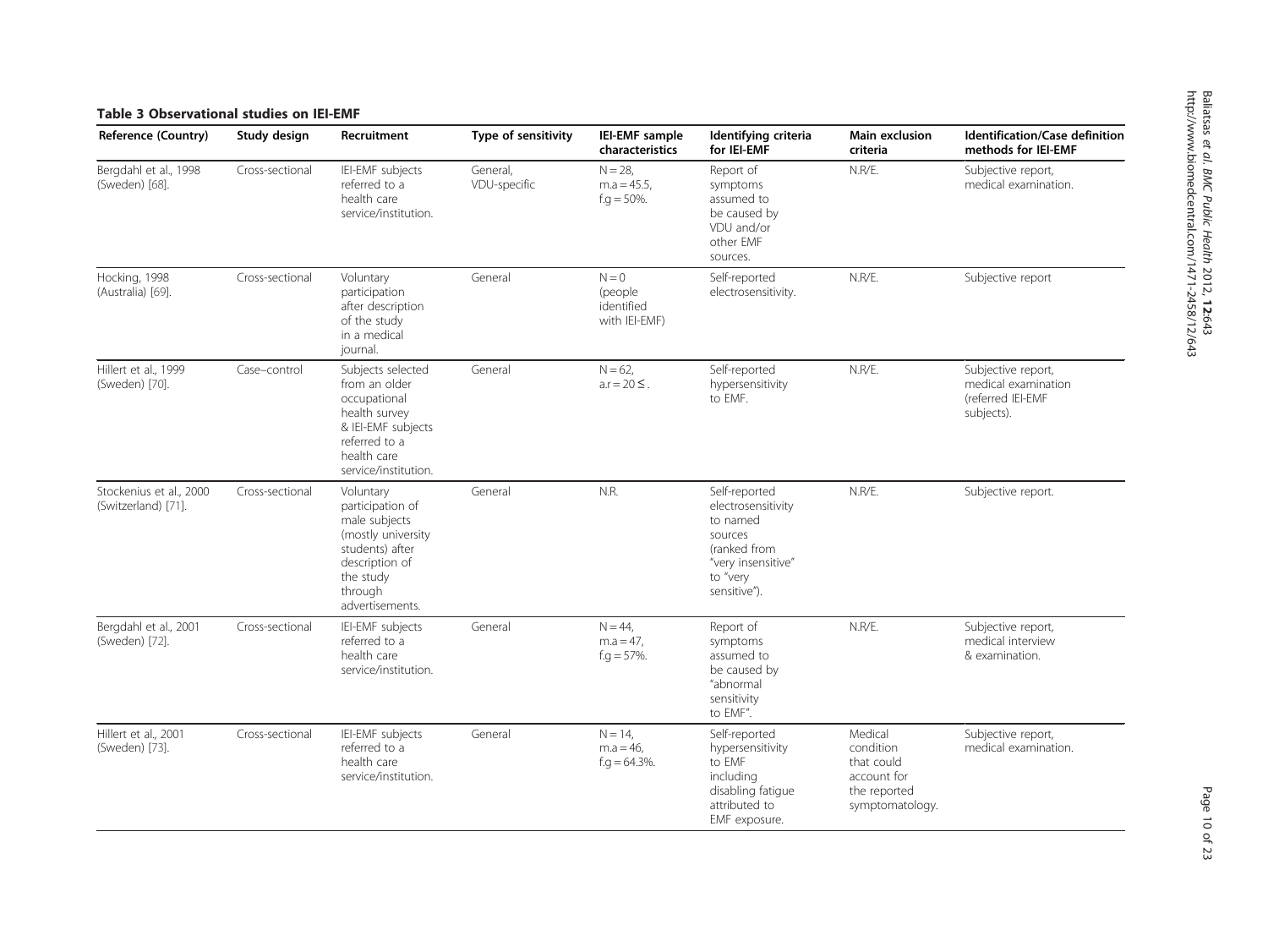| <b>Table 3 Observational studies on IEI-EMF</b> (Continued) |                 |                                                                              |                           |                                                                                                                                              |                                                                                                                                                                                                                                                                                                                                                                                                                            |                                                                                                                                                                                 |                                                         |
|-------------------------------------------------------------|-----------------|------------------------------------------------------------------------------|---------------------------|----------------------------------------------------------------------------------------------------------------------------------------------|----------------------------------------------------------------------------------------------------------------------------------------------------------------------------------------------------------------------------------------------------------------------------------------------------------------------------------------------------------------------------------------------------------------------------|---------------------------------------------------------------------------------------------------------------------------------------------------------------------------------|---------------------------------------------------------|
| Lyskov et al., 2001<br>(Sweden) [74].                       | Case-control    | IEI-EMF subjects<br>referred to a<br>health care<br>service/institution.     | General                   | $N = 20$ ,<br>$m.a = 47$ ,<br>$f.g = 55\%$ .                                                                                                 | Report of a<br>combined<br>pattern of<br>skin, general<br>and ocular<br>symptoms &<br>attribution to<br>EMF exposure.                                                                                                                                                                                                                                                                                                      | Chronic<br>diseases,<br>acute illness<br>the last 6<br>months,<br>undergoing<br>hormonal,<br>hypotensive<br>or sedative<br>therapy.                                             | Subjective report,<br>medical examination.              |
| Hillert et al., 2002<br>(Sweden) [6].                       | Cross-sectional | Randomly<br>selected sample<br>from general<br>population<br>$(N = 10605)$ . | General                   | $N = 167$ ,<br>$a.r = 19-80$ ,<br>$f.g. = 62.8\%$                                                                                            | Self-reported<br>hypersensitivity<br>to named<br>EMF sources.                                                                                                                                                                                                                                                                                                                                                              | N.R/E.                                                                                                                                                                          | Subjective report.                                      |
| Levallois et al.,<br>2002 (USA) [8].                        | Cross-sectional | Randomly<br>selected sample<br>from general<br>population<br>$(N = 2072)$ .  | General                   | $N = 68.$<br>$m.a = 43.4$ ,<br>$f.g = 58.8\%$ .                                                                                              | Report of<br>being allergic<br>or very<br>sensitive<br>when being<br>near electrical<br>devices,<br>computers<br>and/or<br>powerlines.                                                                                                                                                                                                                                                                                     | N.R/E.                                                                                                                                                                          | Subjective report                                       |
| Stenberg et al.,<br>2002 (Sweden) [75].                     | Cross-sectional | IEI-EMF subjects<br>referred to a<br>health care<br>service/institution.     | General,<br>VDT-specific. | General<br>sensitivity:<br>$N = 50$ ,<br>$m.a = 49,$<br>$f.g. = 62\%$ .<br>VDT specific:<br>$N = 200$ ,<br>$m.a = 50$ ,<br>$f.g. = 78.5\%$ . | General:<br>Experience of<br>symptoms<br>attributed to<br>EMF sources in<br>general within<br>24 hours after<br>being exposed.<br>VDT-specific:<br>Experience of<br>(mainly skin)<br>symptoms<br>attributed to<br>VDT, TV screens<br>& fluorescent<br>light within<br>24 hours after<br>being exposed.<br>For all subjects,<br>the possible<br>association<br>between exposure<br>& symptoms<br>could not be<br>ruled out. | Lack of<br>medical records<br>or examination,<br>diagnosed<br>medical<br>condition,<br>no symptom<br>attribution to<br><b>EMF</b> within<br>24 hours<br>after being<br>exposed. | Subjective report,<br>medical records<br>& examination. |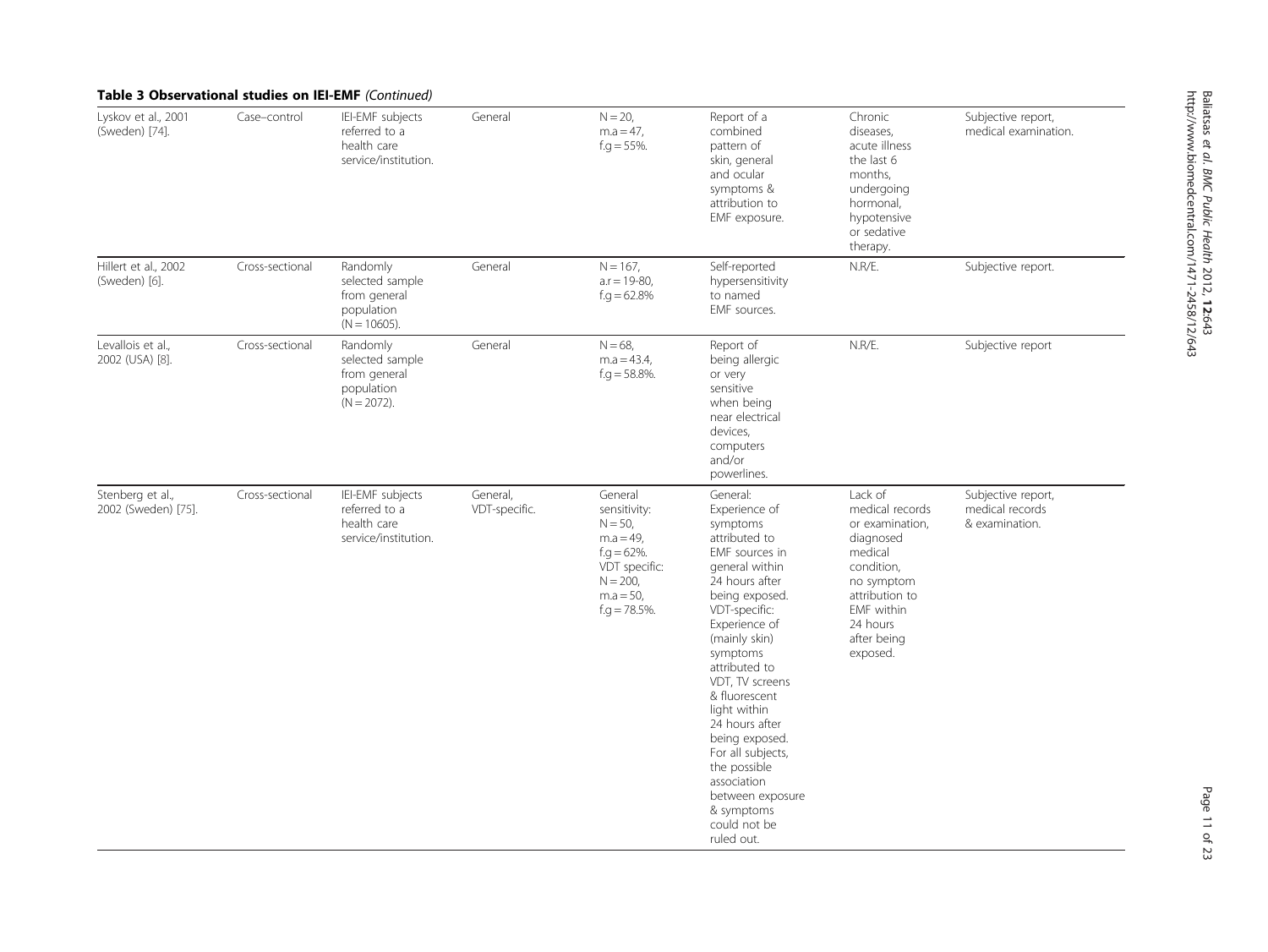| Table 3 Observational studies on IEI-EMF (Continued) |                 |                                                                                                                                                               |         |                                                   |                                                                                                                                                                                                           |                                                                                                                                                                                                                                                     |                                                  |
|------------------------------------------------------|-----------------|---------------------------------------------------------------------------------------------------------------------------------------------------------------|---------|---------------------------------------------------|-----------------------------------------------------------------------------------------------------------------------------------------------------------------------------------------------------------|-----------------------------------------------------------------------------------------------------------------------------------------------------------------------------------------------------------------------------------------------------|--------------------------------------------------|
| Sandström et al.,<br>2003 (Sweden) [76].             | Case control    | IEI-EMF subjects<br>registered to a<br>health care<br>service/institution.                                                                                    | General | $N = 14$ ,<br>$m.a = 48.9$<br>$f.g = 64.3\%$ .    | Individual<br>perception that<br>exposure to VDT,<br>FTL, TV and/or<br>other EMF<br>sources causes<br>symptoms within<br>24 h, the possible<br>exposure-outcome<br>association could<br>not be ruled out. | Symptoms<br>indicating<br>autonomic<br>nervous<br>dysregulation,<br>undergoing<br>hormonal or<br>hypotensive<br>therapy,<br>having<br>arrhythmia<br>due to<br>frequent<br>non-sinus<br>beats or<br>severe<br>cardiac<br>conduction<br>disturbances. | Subjective report,<br>medical examination.       |
| Bergdahl et al.,<br>2004 (Sweden) [77].              | Case-control    | IEI-EMF subjects<br>referred and<br>registered to a<br>health care<br>service/institution.                                                                    | General | $N = 250$ ,<br>$m.a = 49.1$ ,<br>$f.g = 75.2\%$ . | Individual<br>perception that<br>exposure to<br>VDT, TV and/or<br>other EMF<br>sources causes<br>symptoms within<br>24 h.                                                                                 | N.R/E.                                                                                                                                                                                                                                              | Subjective report,<br>medical examination.       |
| Röösli et al., 2004<br>(Switzerland) [4].            | Cross-sectional | The survey was<br>described to<br>various local<br>institutions and<br>organizations<br>which informed<br>& encouraged<br>IEI-EMF subjects<br>to participate. | General | $N = 394$ ,<br>$m.a = 51$ ,<br>$f.q = 57\%$ .     | Report of<br>symptoms<br>(open question)<br>attributed to<br>EMF exposure.                                                                                                                                | N.R/E.                                                                                                                                                                                                                                              | Subjective report.                               |
| Bergdahl et al., 2005<br>(Sweden) [78].              | Case-control    | IEI-EMF subjects<br>referred to a<br>health care<br>service/institution.                                                                                      | General | $N = 33$ ,<br>$m.a = 47$ ,<br>$f.g = 51.5\%$ .    | Report of<br>symptoms<br>assumed to be<br>caused by<br>sensitivity<br>to EMF.                                                                                                                             | N.R/E.                                                                                                                                                                                                                                              | Subjective report,<br>psychological examination. |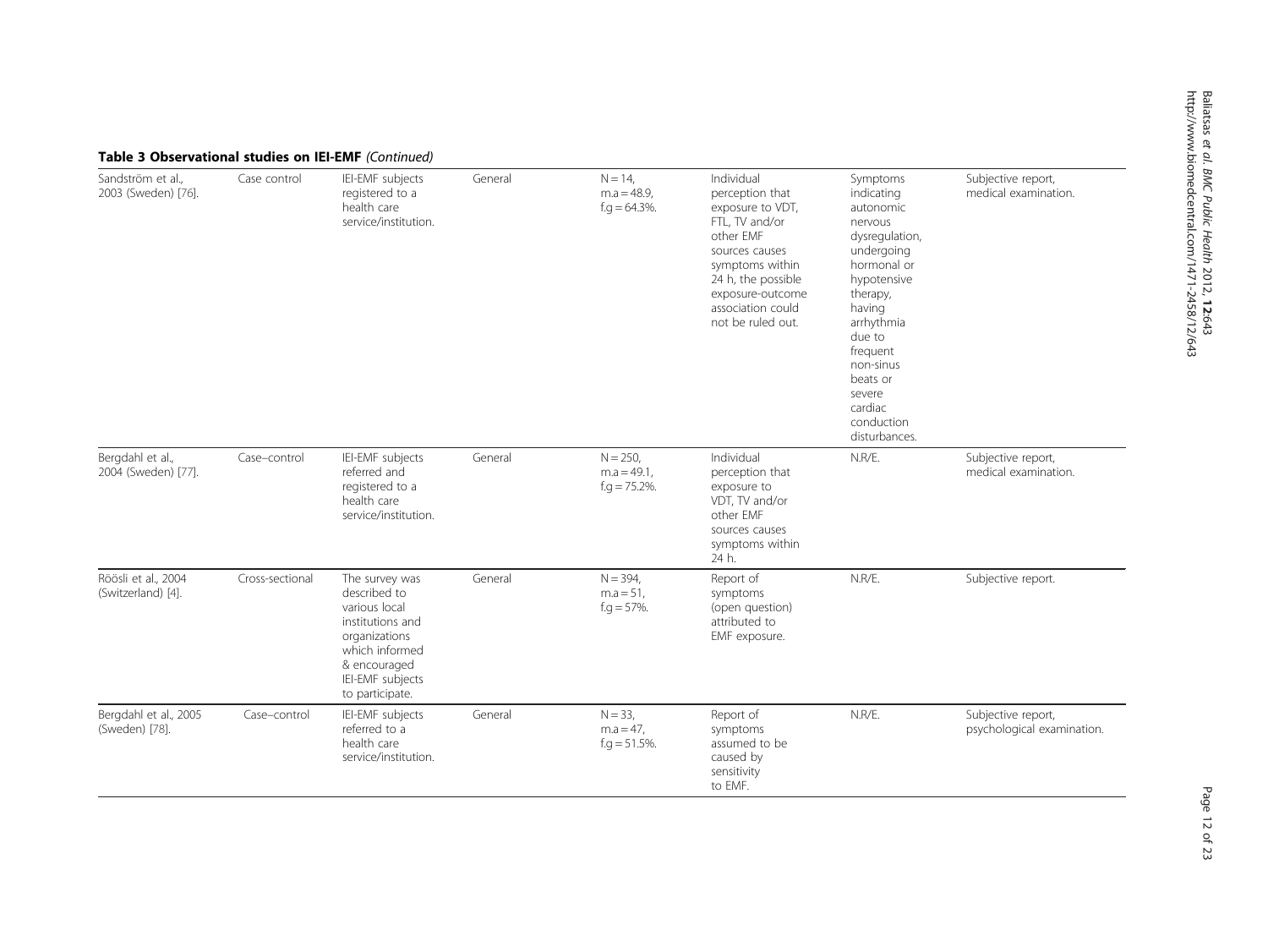|  | Table 3 Observational studies on IEI-EMF (Continued) |  |  |  |
|--|------------------------------------------------------|--|--|--|
|--|------------------------------------------------------|--|--|--|

| * Carlsson et al., 2005<br>(Sweden) [7].     | Cross-sectional | Randomly<br>selected sample<br>from general<br>population<br>$(N = 13381)$ ,<br>based on<br>Östergren et al.<br>(report) [46]. | General | $N = 2748$<br>("some<br>annoyance"<br>by EMF),<br>$N = 354$<br>("much<br>annoyance"<br>by EMF),<br>$a.r = 18 \leq$ . | Individual<br>experience the<br>past 2 weeks<br>of "some" or<br>"much"<br>physiologic<br>"annoyance"<br>attributed to<br>FTL, and/or<br>VDU and/or<br>other electrical<br>equipment.                                                                                                                                                                                                                                                                  | N.R/E. | Subjective report. |
|----------------------------------------------|-----------------|--------------------------------------------------------------------------------------------------------------------------------|---------|----------------------------------------------------------------------------------------------------------------------|-------------------------------------------------------------------------------------------------------------------------------------------------------------------------------------------------------------------------------------------------------------------------------------------------------------------------------------------------------------------------------------------------------------------------------------------------------|--------|--------------------|
| Eriksson et al., 2006<br>(Sweden) [79].      | Cross-sectional | Random sample<br>from general<br>population<br>$(N = 2154)$ .                                                                  | General | $N = 46$ ,<br>$a.r = 18-64$ ,<br>f.g $=76%$ .                                                                        | For the past 3<br>months,<br>report of<br>5 symptoms<br>on a weekly<br>basis and 5<br>on a monthly<br>basis: These<br>symptoms could<br>be: fatigue,<br>feeling heavy-<br>headed,<br>headache,<br>concentration<br>difficulties,<br>itching, burning<br>or irritation<br>of the eyes,<br>dry eyes, dry<br>facial skin,<br>flushed facial<br>skin, itching/<br>stinging/tight<br>or burning<br>sensation in<br>facial skin &<br>cold hands<br>or feet. | N.R/E. | Subjective report. |
| Schreier et al., 2006<br>(Switzerland) [10]. | Cross-sectional | Randomly<br>selected sample<br>from general<br>population<br>$(N = 2048)$ .                                                    | General | $N = 107$ ,<br>$a.r = 14<$ ,<br>$f.g = 54.5\%$ .                                                                     | Report of<br>adverse health<br>effects (open<br>question)<br>attributed to<br>EMF at the<br>time of the<br>interview or<br>anytime in<br>the past.                                                                                                                                                                                                                                                                                                    | N.R/E. | Subjective report. |
|                                              | Cross-sectional |                                                                                                                                | General |                                                                                                                      |                                                                                                                                                                                                                                                                                                                                                                                                                                                       | N.R/E. | Subjective report. |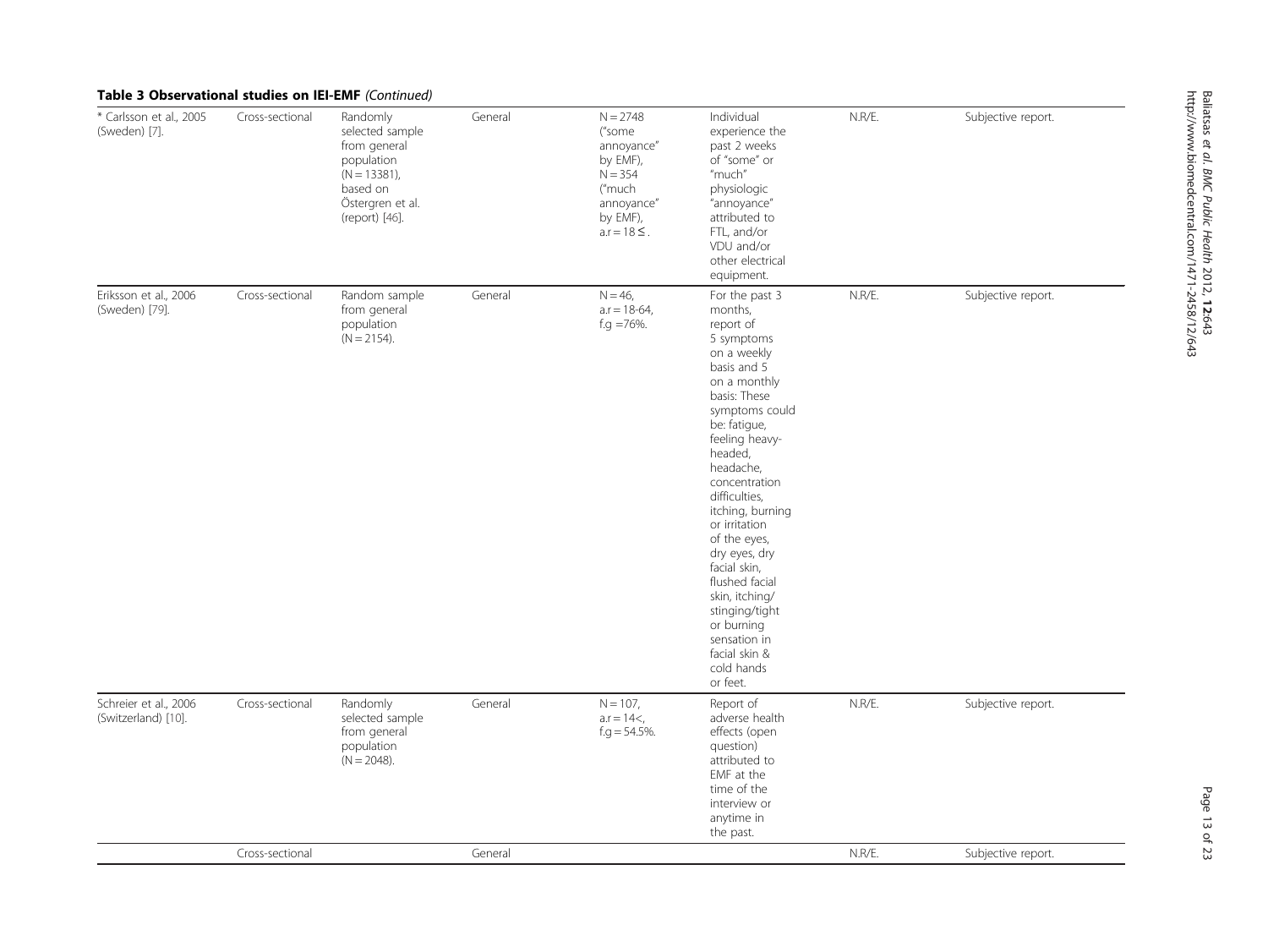|                                           | <b>Table 3 Observational studies on IEI-EMF</b> (Continued) |                                                                                                                                                                                                                   |         |                                                                                                                                                                            |                                                                                                                                                                          |                              |                                                             |
|-------------------------------------------|-------------------------------------------------------------|-------------------------------------------------------------------------------------------------------------------------------------------------------------------------------------------------------------------|---------|----------------------------------------------------------------------------------------------------------------------------------------------------------------------------|--------------------------------------------------------------------------------------------------------------------------------------------------------------------------|------------------------------|-------------------------------------------------------------|
| Schüz et al., 2006<br>(Germany) [80].     |                                                             | Voluntary<br>participation<br>from EMF<br>self-help &<br>action groups,<br>internet &<br>media<br>advertisements,<br>invitation letters.                                                                          |         | $N = 107$ ,<br>$f.g = 54\%$ .                                                                                                                                              | Self-reported<br>hypersensitivity<br>to EMF.                                                                                                                             |                              |                                                             |
| Eltiti et al., 2007<br>(UK) [53].         | Three<br>cross-sectional<br>investigations.                 | Investigation<br>1&3: IEI-EMF<br>subjects through<br>local self-help &<br>action groups<br>or personal<br>contact.<br>Investigation<br>2: Random selection<br>from the<br>general<br>population<br>$(N = 3633)$ . | General | Investigation<br>1: $N = 50$ ,<br>$m.a = 52.5$ ,<br>$f.g = 66\%$ .<br>Investigation<br>$2: N = 698.$<br>Investigation<br>$3: N = 88$<br>$m.a = 48.7$ ,<br>$f.g = 53.4\%$ . | Investigation<br>1: Self-reported<br>sensitivity to<br>EMF, attribution<br>of symptoms<br>to EMF.<br>Investigation<br>2 &3: Self-reported<br>sensitivity to EMF.         | N.R/E.                       | Subjective report.                                          |
| Landgrebe et al., 2007<br>(Germany) [81]. | Case-control                                                | Voluntary<br>participation<br>after description<br>of the study in<br>a local<br>newspaper.                                                                                                                       | General | $N = 23$ ,<br>$m.a = 41.3.$<br>$f.g. = 74\%$ .                                                                                                                             | Report of<br>severe<br>symptoms<br>that limited daily<br>functioning,<br>attribution of<br>these symptoms<br>to named EMF<br>sources & age<br>between 18-64 y.o.         | N.R/E.                       | Subjective report.                                          |
| Hardell et al., 2008<br>(Sweden) [82].    | Case-control                                                | Voluntary<br>participation.                                                                                                                                                                                       | General | $N = 13$<br>female<br>subjects,<br>$m.a = 53.$                                                                                                                             | Report of symptoms<br>attributed to EMF.                                                                                                                                 | Severe medical<br>condition. | Subjective report,<br>medical examination.                  |
| Lidmark et al., 2008<br>(Sweden) [83].    | Cross-sectional.<br>plus qualitative<br>data                | Voluntary<br>participation of<br>members of an<br>IEI-EMF self-help<br>group.                                                                                                                                     | General | N.R.                                                                                                                                                                       | Report of symptoms<br>attributed to EMF                                                                                                                                  | N.R/E.                       | Subjective report,<br>medical & psychiatric<br>examination. |
| Schröttner et al., 2008<br>(Austria) [9]. | Cross-sectional                                             | Randomly<br>selected sample<br>from general<br>population<br>$(N = 526)$ .                                                                                                                                        | General | $N = 16$ .<br>$a.r = 15-80$ ,<br>$f.g = 50\%$ .                                                                                                                            | Report of<br>disturbance/adverse<br>health effects (open<br>question) attributed<br>to named EMF<br>sources, looking for<br>medical help because<br>of symptom severity. | N.R/E.                       | Subjective report.                                          |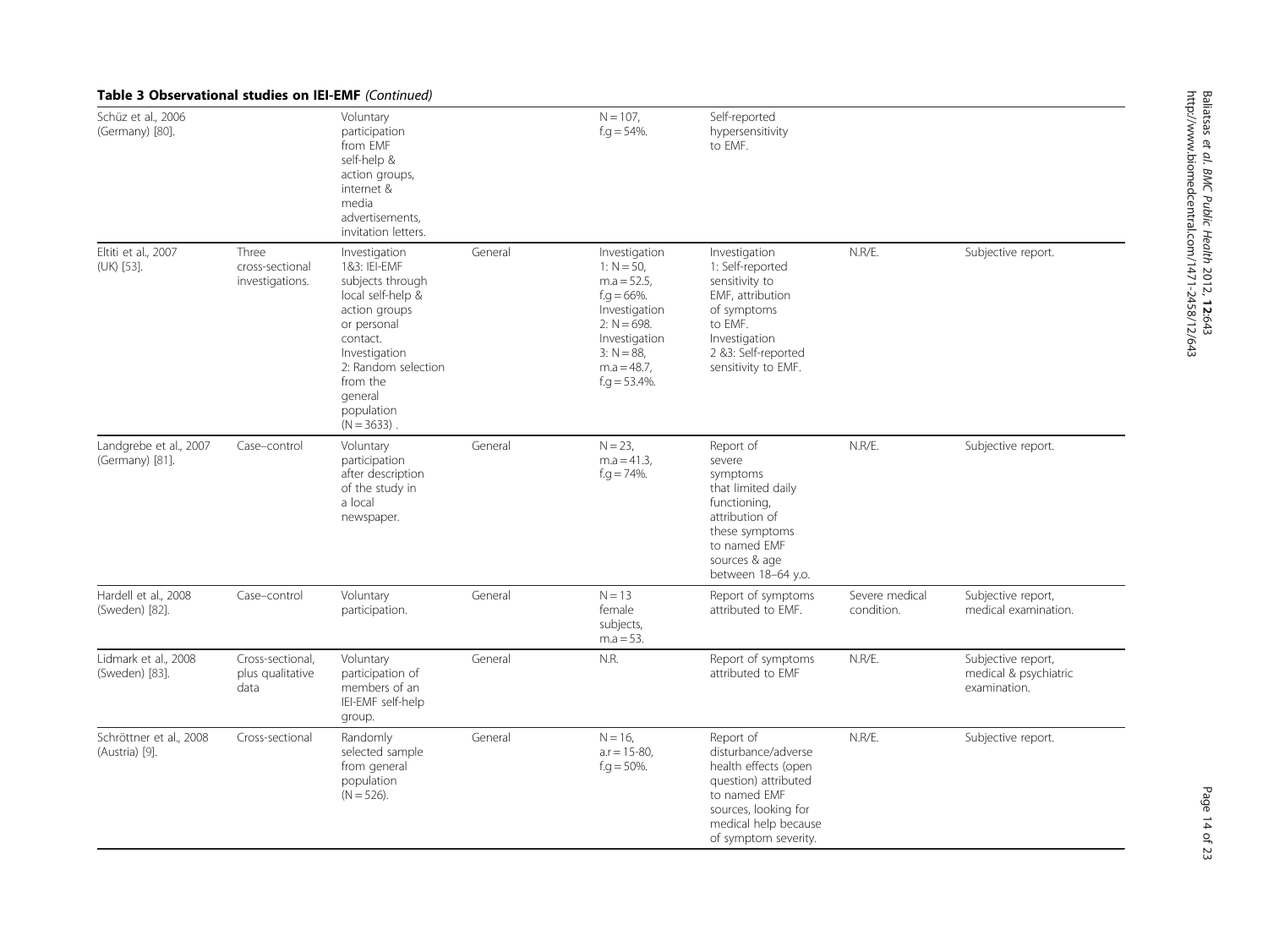| Dahmen et al., 2009<br>(Germany) [84].     | Case-control    | Sample<br>selected from<br>EMF self-help<br>groups, an<br>internet-based<br>survey on EMF<br>and health &<br>local<br>advertisements. | General                                  | $N = 132$ ,<br>$m.a = 51.5$ ,<br>$f.g. = 68.2\%$ .                                                                                                                         | A symptom<br>score<br>of at least 14<br>points on the<br>"Regensburger<br>EMF complaint<br>list" [85],<br>attribution of<br>health symptoms<br>to named EMF<br>sources & age<br>between<br>18-56 y.o | Acute<br>psychiatric<br>disorder (after<br>psychiatric<br>examination).            | Subjective report. |
|--------------------------------------------|-----------------|---------------------------------------------------------------------------------------------------------------------------------------|------------------------------------------|----------------------------------------------------------------------------------------------------------------------------------------------------------------------------|------------------------------------------------------------------------------------------------------------------------------------------------------------------------------------------------------|------------------------------------------------------------------------------------|--------------------|
| Johansson et al., 2010<br>(Sweden) [23].   | Case-control    | Voluntary<br>participation<br>after description<br>of the study in<br>newspaper<br>advertisements.                                    | General,<br>MP-specific,<br>VDT-specific | MP-specific<br>sensitivity<br>group:<br>$N = 45$ ,<br>$m.a = 45.7$ ,<br>$f.g = 62\%$ .<br>General<br>sensitivity<br>group:<br>$N = 71$ ,<br>$m.a = 51.6$<br>$f.g = 82\%$ . | Report of<br>symptoms<br>attributed to:<br>1. MP use only,<br>2. VDT use only<br>or 3several types<br>of electrical<br>equipment.                                                                    | N.R/E.                                                                             | Subjective report. |
| Mohler et al., 2010<br>(Switzerland) [86]. | Cross-sectional | Randomly<br>selected sample<br>from general<br>population<br>$(N = 1212)$ .                                                           | General                                  | $N = 253$ .                                                                                                                                                                | Self-reported<br>electrohypersensitivity<br>or report of<br>adverse health<br>effects<br>attributed<br>to EMF.                                                                                       | Consumption of<br>sleeping pills,<br>night shift<br>workers,<br>severe disability. | Subjective report. |
| Nordin et al., 2010<br>(Sweden) [87].      | Cross-sectional | Voluntary<br>participation<br>of IEI subjects<br>after description<br>of the study<br>in a local<br>and a national<br>newspaper.      | General                                  | $N = 2$ .<br>$a.r = 18-69.$                                                                                                                                                | Report of<br>being<br>intolerant<br>to EMF.                                                                                                                                                          | Pregnancy.                                                                         | Subjective report. |
| Röösli et al., 2010<br>(Switzerland) [88]. | Cross-sectional | Randomly<br>selected sample<br>from general<br>population<br>$(N = 1122)$ .                                                           | General                                  | $N = 130.$<br>$a.r = 30-60$ ,<br>$f.g = 72.3\%$ .                                                                                                                          | Self-reported<br>hypersensitivity<br>to EMF.                                                                                                                                                         | N.R/E.                                                                             | Subjective report. |

#### Table 3 Observational studies on IEI-EMF (Continued)

\*Although the studies of Carlsson et al. [[7\]](#page-20-0) and Österberg et al. [\[45](#page-21-0)] are based on the same sample [\[46](#page-21-0)], they have some differences in terms of inclusion criteria and/or identification methods. This was the case also for the studies of Mohler et al. [\[86](#page-22-0)] and Röösli et al. [[88](#page-22-0)].

Abbreviations: N.R., Not reported; N.R/E, Not reported or employed. FTL, Fluorescent tube light; EMF, Electromagnetic fields; IEI-EMF, Idiopathic environmental intolerance attributed to EMF; m.a, Mean age; a.r, Age range; f.g, Female gender distribution; y.o; Years old; MP, Mobile phone(s); VDT, Video display terminal: VDU, Video display units.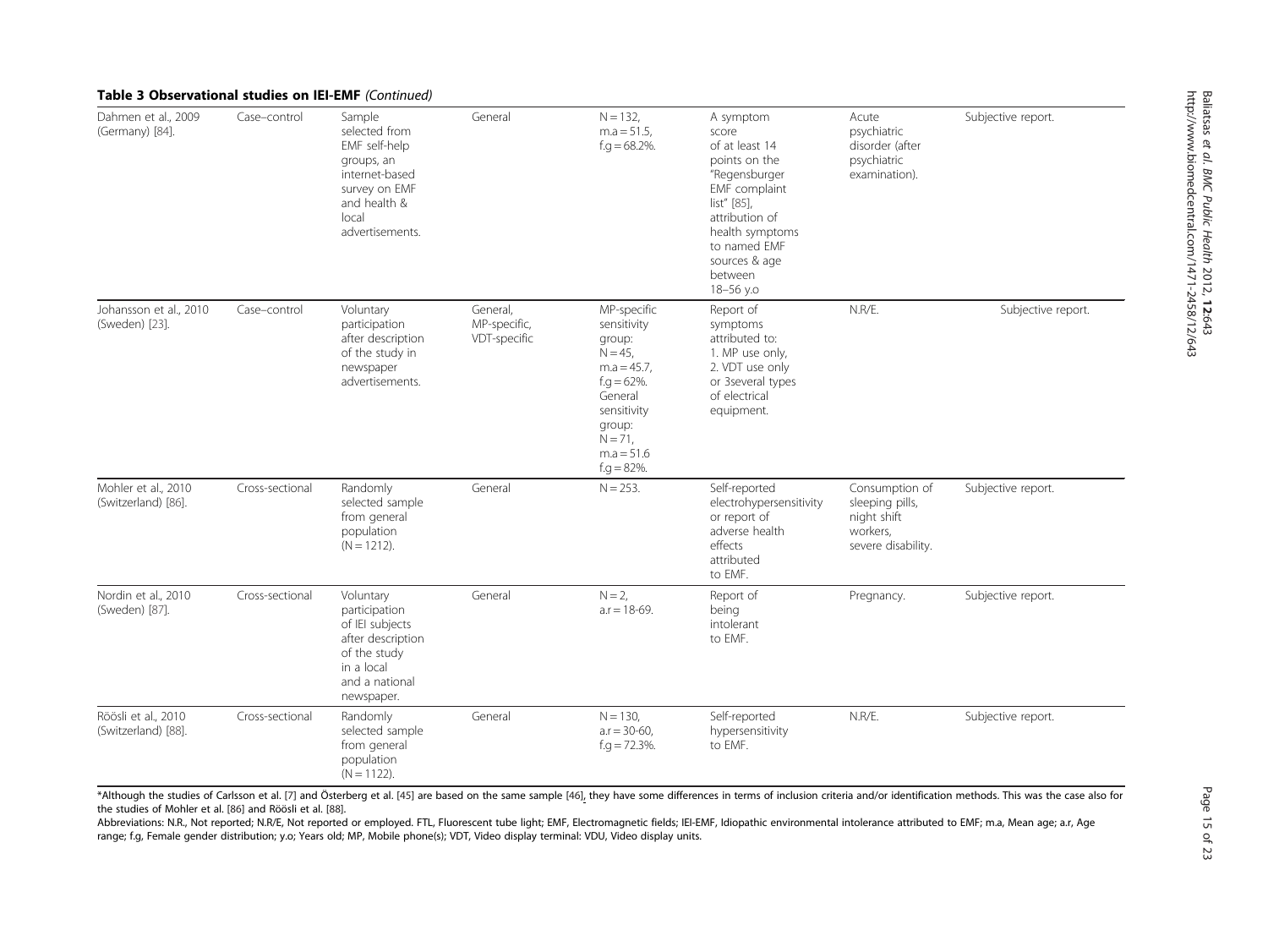relevant articles. A wide literature database held by the Mobile Phones Research Unit of King's College London was also consulted. A second literature search was carried out in order to update our review with studies published from May 2010 to June 2011.

#### Inclusion criteria

Only primary studies written in English and published in the peer-reviewed literature were considered as suitable for inclusion in the current review. Conference presentations, brief communications and reviews were excluded. The primary condition to include a study was the report of use of at least one criterion to identify individuals with IEI-EMF. Studies focusing on health effects from wider environmental exposures (such as chemicals) were eligible as long as they attempted to identify sensitivity to EMF in their investigation. Studies recruiting exclusively "healthy" individuals without any attempt to assess IEI-EMF or identify relevant individuals were excluded. Since the "attribution" of health complaints to EMF is not necessarily synonymous with IEI-EMF and it is not an established prerequisite for its existence, studies relying solely on "attribution" without any mention of and explicit conceptual link with IEI-EMF or synonymous terms were not considered eligible for this review. Among papers based on the same sample and identifying criteria of IEI-EMF, the first publication was included.

#### Data extraction

For each included study, the following data were abstracted: reference and country, study design, methods and source of sample recruitment, IEI-EMF sample characteristics (such as sample size, age mean or range and gender distribution), type of sensitivity based on the triggering EMF source(s), the criteria used to identify individuals with IEI-EMF, exclusion criteria (based on selfreport/interview or clinical examination) and the case definition procedure followed for the identification of IEI-EMF (such as self-report and/or medical examination to exclude the possibility that a diagnosed disorder was responsible for the reported health complaints) (Tables [2](#page-2-0) and [3\)](#page-9-0). The data provided in the tables were derived from the information that was given or could be inferred from the original publications. However, in some cases (part of) the necessary information was not provided in the reviewed articles.

#### Review Process

The literature search was performed by the first author and the evaluation of inclusion criteria by CB, IVK and GJR, with uncertainties resolved through consultation among all the authors. The initial screening was based on the titles and/or abstracts. Next, the hard copies of the potentially eligible publications were examined to assess whether they met the inclusion criteria.

#### Results

#### Search results

Figure [1](#page-16-0) illustrates the literature search process. We examined 5328 citations in total and identified 35 experimental and 28 observational studies that met our inclusion criteria.

#### Study characteristics

When reported, sample sizes of subjects with IEI-EMF ranged between 1 to 100 in the experimental studies and from 2 to 2748 in the observational studies. The percentage of female participants (exempting case-studies) ranged between 0 to 81.3% and 50% to 100% respectively. In all studies, the reported mean age of IEI-EMF individuals varied between 26.1 and 55.5 years. IEI-EMF triggered by several different EMF sources ("general") was the sensitivity type of primary focus in the included investigations  $(n = 48)$ , while 14 studies concentrated exclusively on "source-specific" IEI-EMF and three on both "general" and "source-specific" IEI-EMF. There was a variety of synonyms of IEI-EMF in the literature such as "hypersensitivity (HS) to EMF", "electromagnetic Hypersensitivity (EHS)", "electrohypersensitivity", "environmental annoyance attributed to EMF", "electromagnetic distress syndrome" and "environmental illness". "Hypersensitivity to EMF" (and its variants) was by far the most frequently used definition/descriptive term (Figure [2](#page-17-0)). In 35 studies the case definition procedure was solely based on the subjective report of the respondents. In 28 studies it was mentioned that objective assessment (e.g. medical and/or psychological assessment) was additionally taken into account.

The principal method of sample recruitment was via study description in advertisements and/or local or national media (22 studies). The vast majority of the reviewed studies were conducted in Europe (58 studies).

#### Experimental studies

The major inclusion criteria used by experimental studies to identify individuals with IEI-EMF were:

- Attribution of NSPS to either various or specific sources of EMF (being reported 13 times).
- Self-reported IEI-EMF (or synonymous terms)  $(n = 14)$ .
- Experience of symptoms during or soon (from 20 minutes to 24 hours) after the individual perception or actual presence or use of an EMF exposure source  $(n = 10)$ .
- $\bullet$  High score on a symptom scale (n = 6).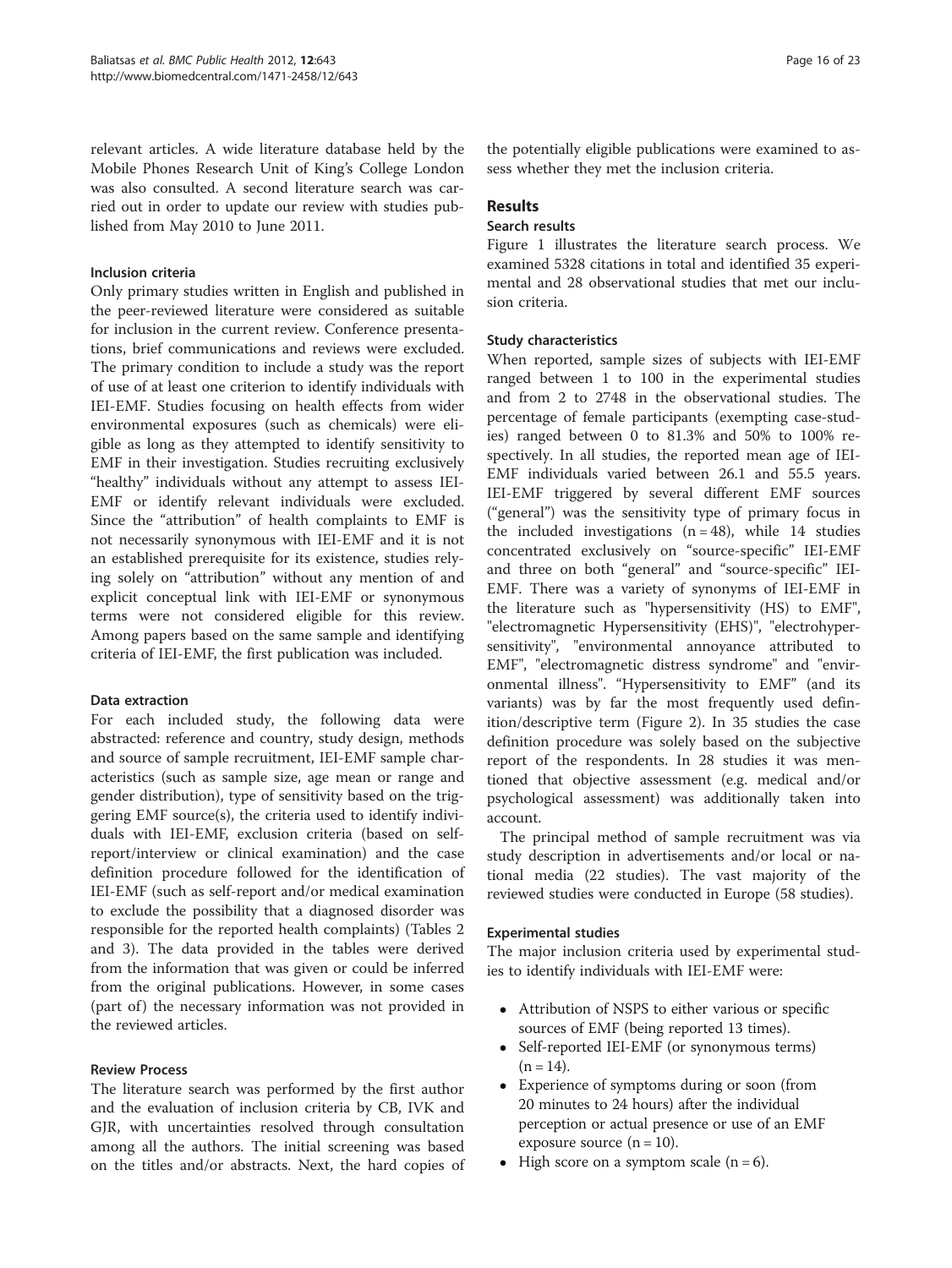#### <span id="page-16-0"></span>Baliatsas et al. BMC Public Health 2012, 12:643 Page 17 of 23 http://www.biomedcentral.com/1471-2458/12/643



In addition, two studies used limitation in daily functioning of the individual due to the attributed health effects as an inclusion criterion.

The main exclusion criterion was the existence of a medical and/or psychiatric or psychological condition that could account for the reported health complaints  $(n = 20)$ .

Other exclusion criteria included undergoing treatment for somatic or psychiatric conditions  $(n = 8)$ , pregnancy  $(n=5)$ , history of severe injuries  $(n=3)$  and regular smoking  $(n = 2)$ .

In 16 studies the case definition procedure did not only rely on subjective report, but also on medical and/ or psychiatric and/or psychological examination. In eight studies, the sample recruitment was based on participants who were already referred or registered to a health care institution (such as a university hospital) for their health complaints. All extracted data from the experimental studies are presented in Table [2.](#page-2-0)

#### Observational Studies

The major inclusion criteria used by observational studies to identify individuals with IEI-EMF were:

- Self-reported IEI-EMF (or synonymous terms)  $(n = 16)$ .
- Attribution of NSPS to either various or specific EMF sources  $(n = 12)$ .
- Experience of symptoms during or soon (from 20 minutes to 24 hours) after the individual perception or actual presence or use of an EMF exposure source  $(n = 3)$ .
- Limitation in daily functioning of the individual due to the attributed health effects  $(n = 2)$ .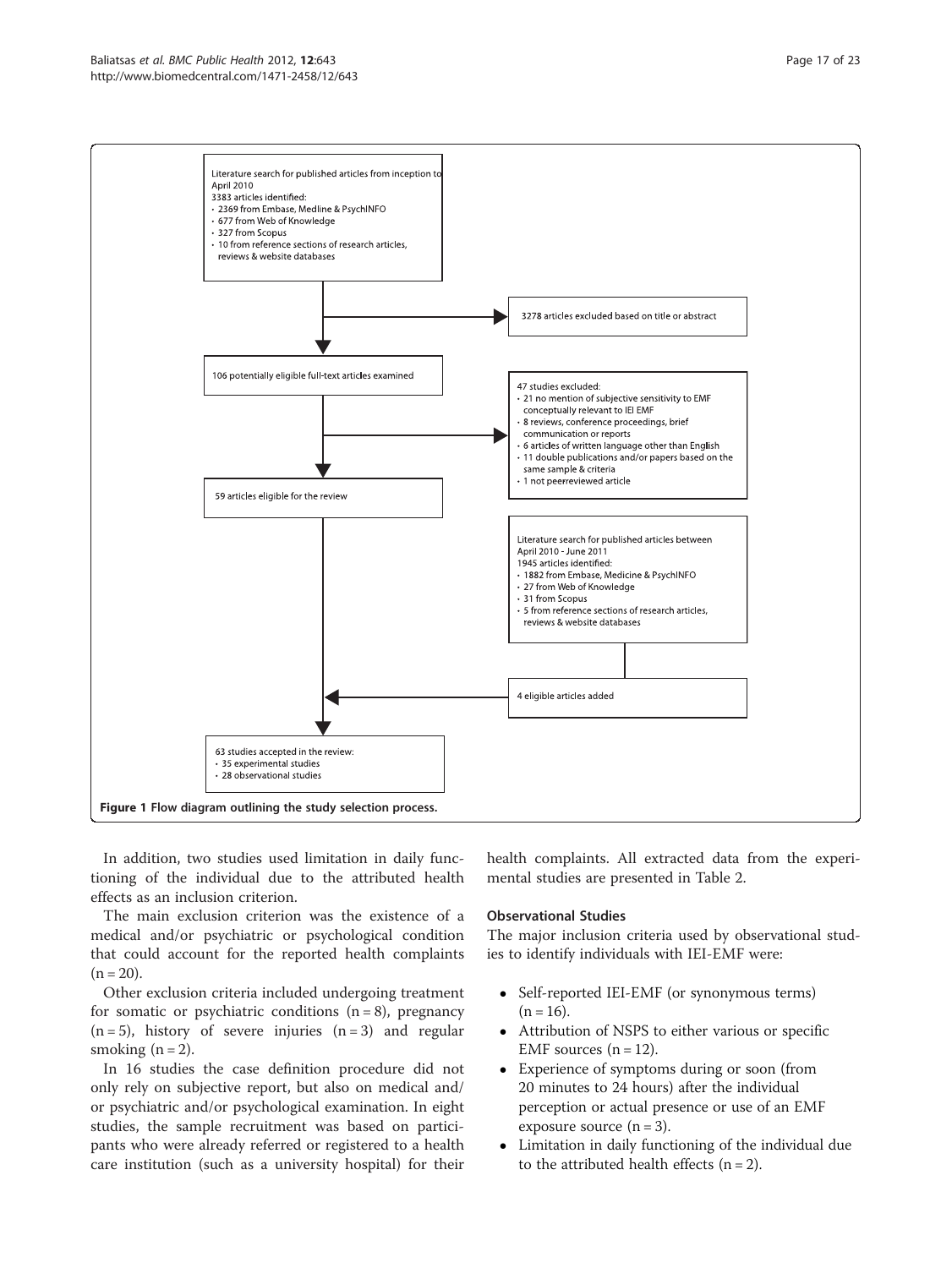<span id="page-17-0"></span>

The main exclusion criteria were a medical and/or psychiatric or psychological condition that could account for the reported health complaints and undergoing treatment for somatic or psychiatric condition  $(n = 4)$ .

Eleven studies included medical and/or psychiatric and/or psychological examination to assess whether a pathological condition was responsible for patients' complaints. In nine studies the sample was based on participants who were already referred or registered to health care institutions for their complaints. All extracted data from the observational studies are listed in Table [3.](#page-9-0)

The prevalence of IEI-EMF in randomly selected samples of population-based epidemiological studies varied and seemed to be influenced by the number and degree of strictness of the applied identification criteria. This is illustrated in Figure 3. These differences could also be due to the population under study, year of study and sample stratification (e.g. age range).

#### **Discussion**

The present systematic review based on an extensive literature search, summarized the case definition criteria and methods that have been used in the published literature to date for the identification of subjects with IEI-EMF.

It is noteworthy that only 1% of the reviewed studies used the term "IEI-EMF" as a descriptive term, despite the fact that it has been proposed by WHO since 2005 [[5\]](#page-20-0). Sixty-five percent of the studies used the description "Hypersensitivity to EMF" which seems to be mainly characterized by the following aspects: Self-reported sensitivity to one or more sources of EMF, attribution of NSPS to either several or specific EMF sources (such as mobile phones and VDUs), experience of symptoms during or soon after (from 20 minutes to 24 hours) the individual perception or actual presence or use of an EMF source and absence of a (psycho)pathological condition accounting for the reported health complaints. In the majority of the studies the case definition procedure was based exclusively on self-report. In a smaller number of investigations, medical and/or psychiatric and/or psychological assessment was included.

In most of these studies participants were recruited from registries to a health care institution for their

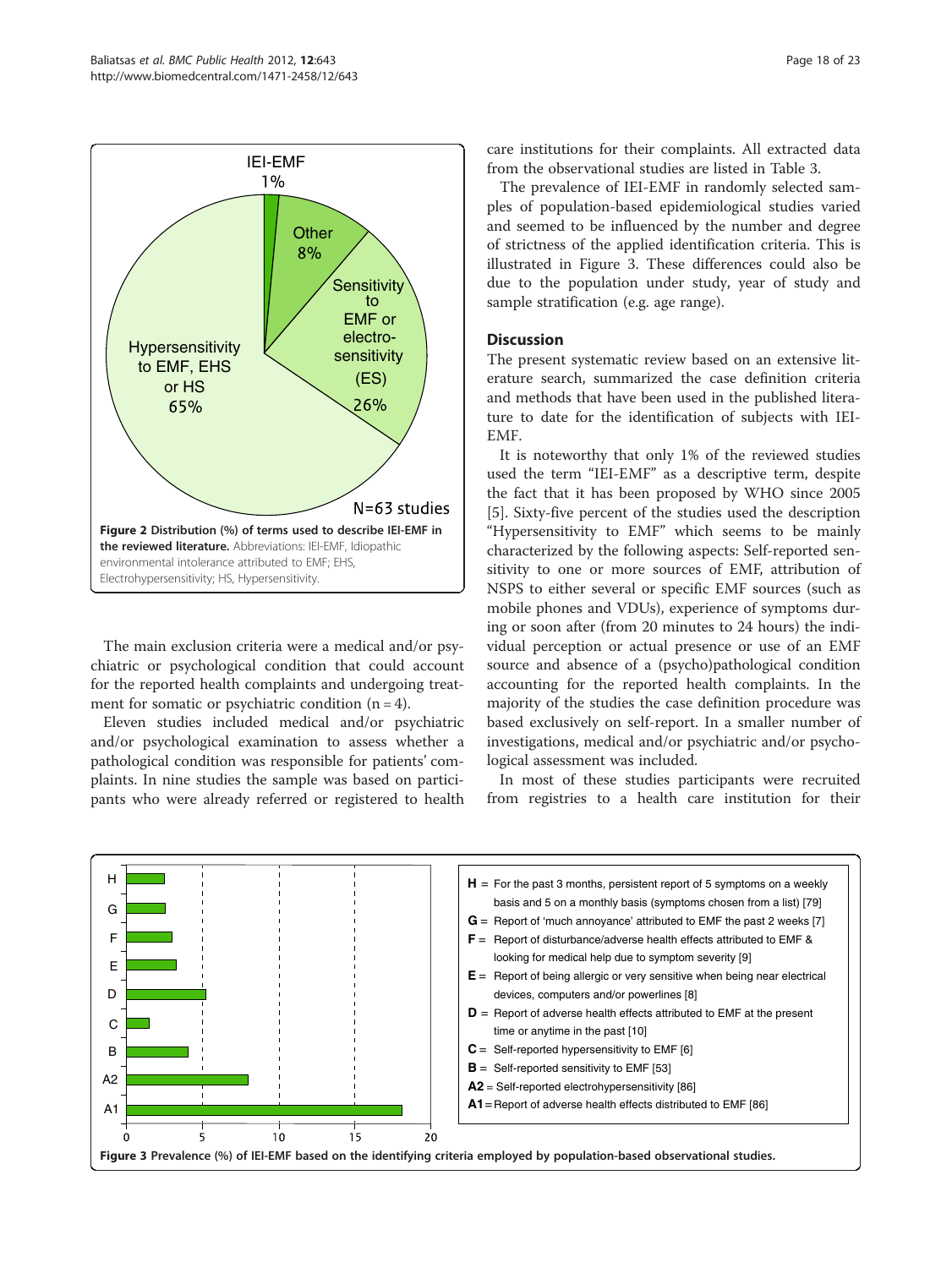symptoms and for whom medical data were available. Although there were no important differences between observational and experimental studies in the most frequently employed criteria, experimental studies used a larger number of criteria per investigation compared to observational studies. Moreover, the demographic profile of the recruited individuals with IEI-EMF in terms of age and gender was quite consistent; the frequency of female gender and age over 40 years were considerably higher in most of the studies.

Despite previous attempts to bring order to this field [[6,](#page-20-0)[53,70](#page-21-0)], as it appears in the literature, IEI-EMF is still predominantly a self-reported sensitivity without a widely accepted and validated case definition tool. This could be due to the absence of a bioelectromagnetic mechanism [\[17\]](#page-20-0) or because of the varying patterns regarding the symptom type, frequency and severity [[6,](#page-20-0)[41\]](#page-21-0). The other way around could also be the case: The lack of validated case definition criteria could have hindered the identification of homogeneous patient groups and consequently the recognition of symptom profiles and a physiologic mechanism. Furthermore, the application of very broad criteria could dilute the power of the studies and make difficult the detection of those individuals that really suffer from IEI-EMF. For example, although "Attribution" of NSPS to EMF could be considered as a first indication of suffering from IEI-EMF, it is questionable whether it comprises a sufficient identifying criterion when used alone.

#### Possible subgroups

Several subdivisions may exist within IEI-EMF that may be of relevance to clinicians and researchers.

One such division is that between patients for whom an alternative diagnosis exists, which might account for their symptoms and those for whom it does not. The absence of screening for pathological conditions which might underlie the symptoms reported by participants in many studies was notable. Previous studies have identified occasionally high levels of other diagnoses in such patients, such as somatoform and anxiety disorders which might account for their ill-health [\[89,90\]](#page-22-0). Including these individuals in the same sample as those for whom there is no clear explanation for their symptoms may reduce our ability to identify causal factors for IEI-EMF.

An additional distinction that we may need to take into account is between patients who attribute symptoms to short-term exposure to EMF and those for whom longer-term exposure is relevant. Furthermore, it remains unclear whether generalized and source-specific IEI-EMF should be assessed separately or not. Exposure from far-field sources such as high-voltage overhead powerlines and mobile phone base stations is mostly

continuous and people often perceive it as less controllable compared to near-field sources such as mobile phones [\[10](#page-20-0)] but there is still no convincing evidence for source-specific sensitivities [[13\]](#page-20-0). As differences may exist between IEI-EMF patients in terms of their psychological and health-related characteristics, division into subgroups for the purposes of research may be of use [[22,23\]](#page-20-0). Perhaps the most complicated issue is to figure out whether self-reported-NSPS and objectively assessed physiologic reactions are preceded by events of the relevant (EMF) exposures, distinguishable from other random exposure events experienced during the day. Use of a prediction model based on modelled exposure from various sources [[91,92](#page-22-0)] could be a solution; however it is questionable whether and how it could be systematically incorporated in a case definition tool.

Table [4](#page-19-0) illustrates a number of proposed aspects for IEI-EMF, based on a synthesis of the existing identifying criteria in the reviewed literature. Considering the fact that the reported symptoms are quite common in the general population and also the lack of symptom patterns [[6,](#page-20-0)[53](#page-21-0)] and etiology, the only parameter that clearly distinguishes sensitive from control individuals is the causal attribution of symptomatology to EMF exposure. Therefore, the attribution of health outcomes and selfreported sensitivity to EMF inevitably constitute, at the moment, the cornerstone of IEI-EMF case definition in research and clinical practice. Additional aspects such as medical examination/history would elucidate whether the reported health outcomes can be explained by underlying pathology. Cognitive and behavioral aspects could be complementarily included in the case definition, since evidence on their role in IEI-EMF is promising [\[18](#page-20-0)] but not yet established. Moreover, taking into account potentially harmful environmental agents other than EMF would be an important addition for research.

This is the first time that a systematic review is conducted on definitions and identifying criteria for IEI-EMF. Given the large number of included articles, it is unlikely that any missing (or even excluded) studies would alter the results or increase any publication bias, especially since the aim of the current paper was not to assess etiologic associations.

It is a challenge how all the different case definition parameters for IEI-EMF can be concisely embodied in one international operational tool which could be used in research and clinical practice, and how this instrument could be adjusted to the possible cultural differences (e.g. in terms of wording/phrasing questions on health outcomes). Nevertheless, without the harmonization of the conceptual framework and validation of identifying criteria, the value of the case definition standards for IEI-EMF will remain insufficient and possibly unreliable. Apart from research, this has an important impact also in primary care;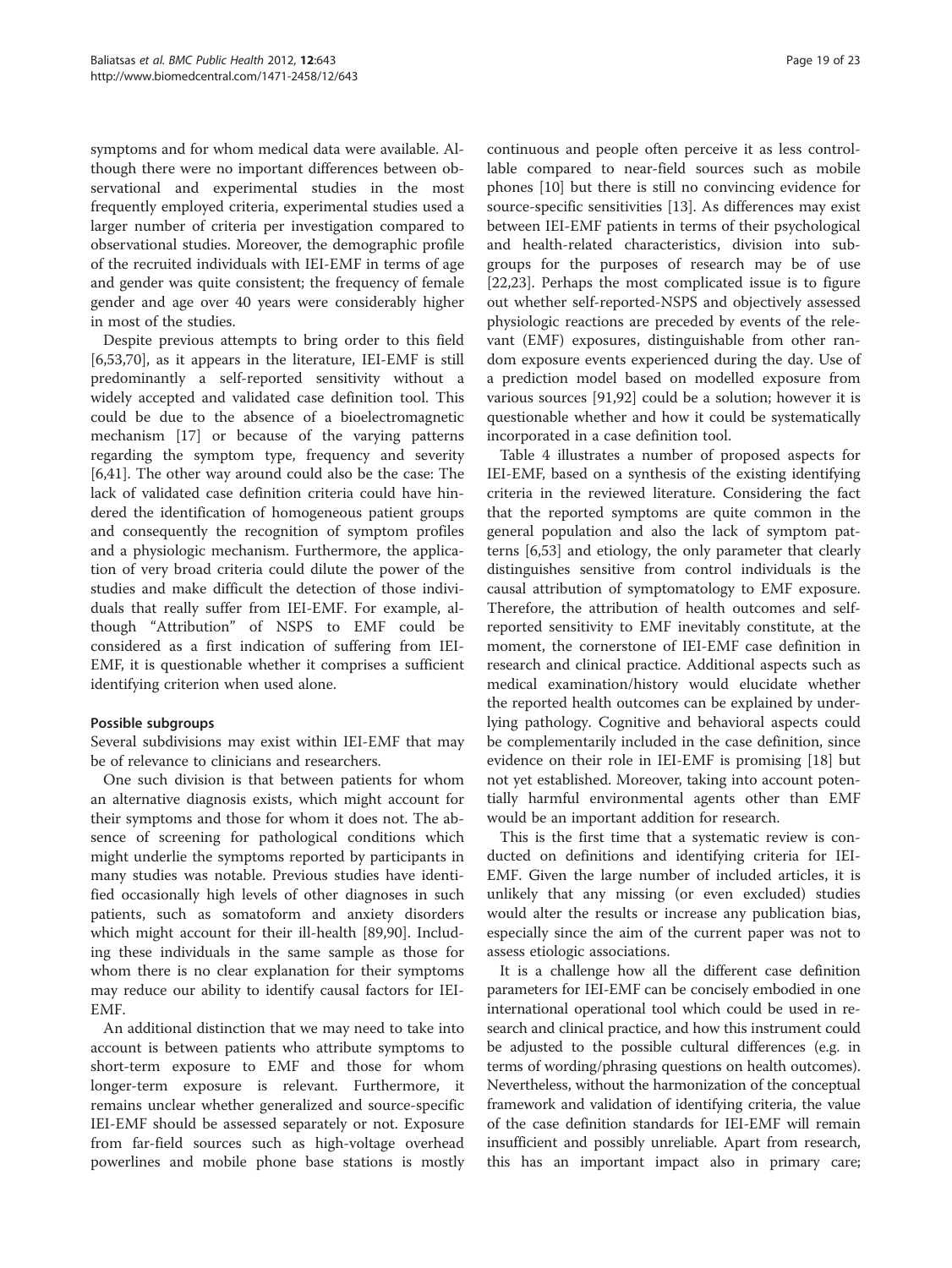<span id="page-19-0"></span>

| <b>Dimensions of IEI-EMF</b>    | Case definition assessment/identification of IEI-EMF                                                                                                                                                   |                                                                                                                                                                                                                                 |  |  |  |  |  |
|---------------------------------|--------------------------------------------------------------------------------------------------------------------------------------------------------------------------------------------------------|---------------------------------------------------------------------------------------------------------------------------------------------------------------------------------------------------------------------------------|--|--|--|--|--|
|                                 | Research                                                                                                                                                                                               | <b>Clinical practice</b>                                                                                                                                                                                                        |  |  |  |  |  |
| Health effects                  | - Subjective report of symptoms/physiologic reactions.                                                                                                                                                 | - Subjective report of symptoms/physiologic reactions.                                                                                                                                                                          |  |  |  |  |  |
|                                 | - The possibility that a known medical or psychiatric<br>condition is the cause of the reported health complaints<br>should be excluded with the use of standardized<br>interview and patient history. | - The possibility that a known medical or psychiatric<br>condition is the cause of the reported health<br>complaints should be excluded after thorough<br>physical and psychiatric examination and<br>detailed patient history. |  |  |  |  |  |
|                                 | - Current status of residential and occupational exposure<br>to harmful environmental agents that could be related<br>to the reported complaints (other than non-ionizing EMF).                        |                                                                                                                                                                                                                                 |  |  |  |  |  |
| Triggering factors              | - Attribution of NSPS or other physiologic reaction(s)<br>to either all/several EMF sources (General IEI-EMF)<br>or one specific EMF source (such as VDU, MP or<br>FTL)and/or                          |                                                                                                                                                                                                                                 |  |  |  |  |  |
|                                 | - Subjective report of being sensitive to specific or various<br><b>FMF</b> sources.                                                                                                                   |                                                                                                                                                                                                                                 |  |  |  |  |  |
| Cognition & behavior (optional) | - Symptoms occur during or after the individual perception<br>or actual exposure, presence or use of an EMF source.                                                                                    |                                                                                                                                                                                                                                 |  |  |  |  |  |
|                                 | - Regular avoidance behavior towards EMF source(s) due to<br>the fear of a negative impact of EMF on health.                                                                                           |                                                                                                                                                                                                                                 |  |  |  |  |  |

physicians, who are often the first to be contacted by the sufferers, are usually not adequately informed about IEI-EMF, which can affect the patient-doctor interaction and the management of the patient [[26](#page-20-0)].

In order to properly construct an operational tool, a proposed two-phase approach can be briefly described as follows: In the first phase, a case definition and case selection tool should be developed, taking into account sources such as the published literature, expert opinions (e.g. based on a Delphi procedure [\[93\]](#page-22-0)) and information on IEI-EMF patient characteristics from available datasets/ongoing research. At this stage, EMF measurements or provocation tests should not be a priority since a provocation study will only have added value after the formulation of a proper case definition and participant selection. Additionally, if the aim of a "case selection tool" is to routinely test cases where symptoms occur without a clear underlying pathology, then that tool should be concise, inexpensive and easy to implement, such as a short questionnaire or checklist. In the second phase, the case definition tool should be validated in terms of practical usability and the ability to differentiate between subgroups of IEI-EMF and patients with other conditions (e.g. chronic fatigue) who report similar symptoms. Based on the findings, the requirements for a follow up study could be outlined.

#### Conclusions

IEI-EMF is a poorly defined sensitivity. Heterogeneity and ambiguity of the existing definitions and criteria for IEI-EMF show the necessity to develop uniform criteria that will be applicable both in research and clinical

practice. Broader criteria identified in the published literature such as attribution of NSPS to EMF and subjective report of being EMF sensitive could be used as a working definition for IEI-EMF which will serve as a basis for the development of a case selection tool. However, further optimization is required, testing its reliability and validity in several different patient groups, leading to an international multidisciplinary protocol with the active involvement of health care providers. This could also be a stepping stone for the harmonization of concepts and case definition for the broader condition of IEI.

#### Abbreviations

EMF: Electromagnetic Fields; EHS: Electrohypersensitivity; HS: Hypersensitivity; IEI: Idiopathic Environmental Intolerance; IEI-EMF: Idiopathic Environmental Intolerance attributed to Electromagnetic Fields; MP: Mobile Phone(s); NSPS: Non-Specific Physical Symptoms; VDU: Video Display Units; VDT: Video Display Terminals.

#### Competing interests

GJR has previously been funded by the UK Mobile Telecommunications and Health Research programme (www.MTHR.org.uk) and has acted as an expert witness for the Diocese of Norwich relating to the installation of Wifi on Church property. EL chairs the Science Forum of the Dutch Expertise Platform for Electromagnetic Fields (www.kennisplatform.nl/).

#### Authors' contributions

All the authors participate in the international multidisciplinary project INCORPORATE of the National Institute for Public Health and the Environment (RIVM). CB carried out the literature search, drafted the manuscript and incorporated input from all the rest authors in the manuscript. IVK and GJR conceived and coordinated the study and provided critical comments on the manuscript. EL provided critical comments on the manuscript. All authors have read and approved the final version of the manuscript.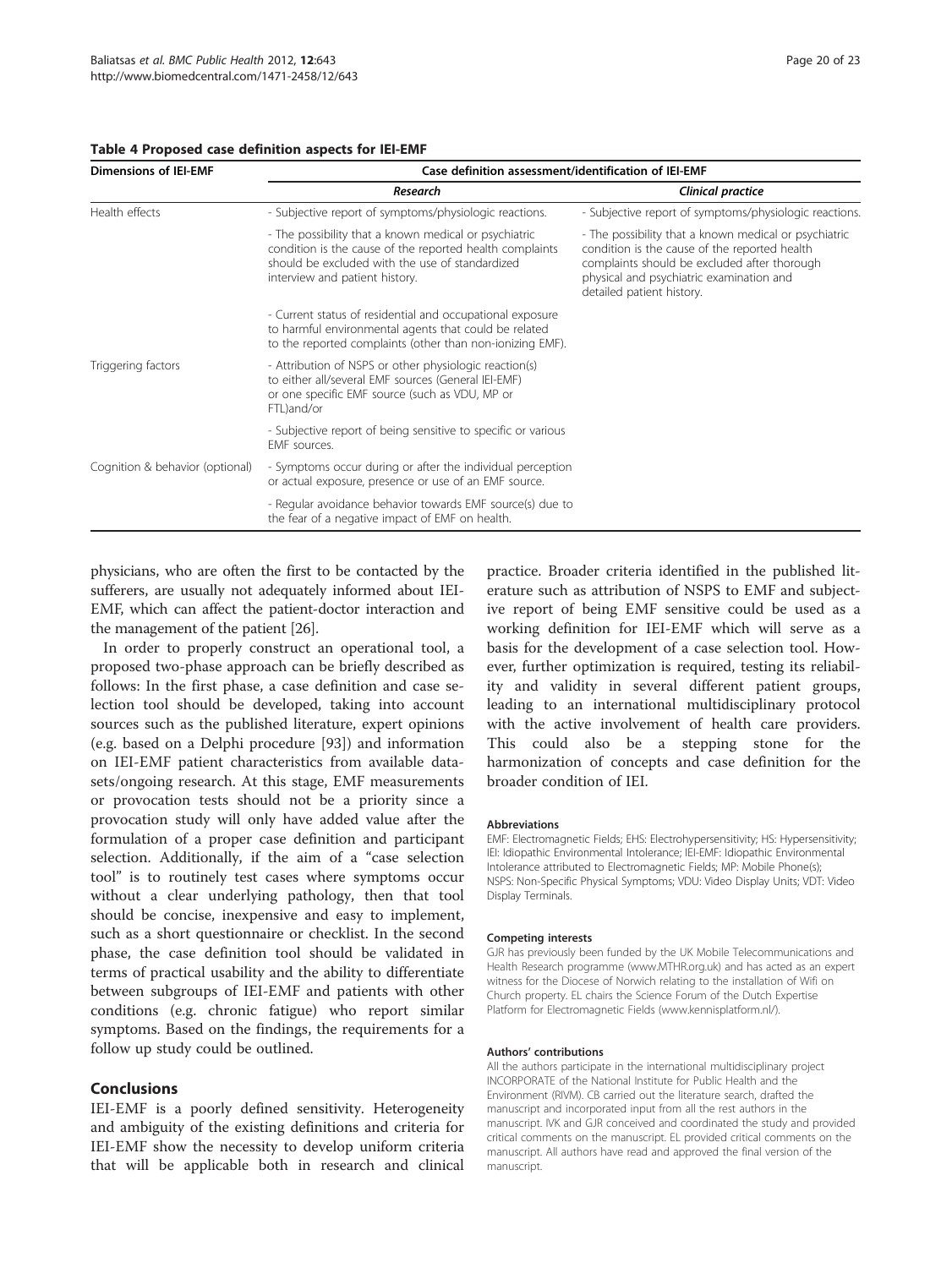#### <span id="page-20-0"></span>Acknowledgements

The current study is part of the project INCORPORATE "International collaboration on symptoms, psychological aspects and EMF exposure estimates: Towards harmonization and validation", funded by The Netherlands Organization for Health Research and Development (ZonMw). The study sponsor had no involvement in study design, writing and interpretation of the results and in the decision to submit the study for publication. The authors would like to thank Dr Rosa Nieto-Hernandez for her help in structuring the literature search protocol and Dr Rik Bogers for his feedback on the paper. In addition, the authors would like to thank Dr Joris Yzermans and Dr Mariette Hooiveld for their ideas regarding the suggestions for the development of a screening tool for IEI-EMF.

#### Author details

<sup>1</sup>Institute for Risk Assessment Sciences, Utrecht University, Utrecht, The Netherlands. <sup>2</sup>National Institute for Public Health and the Environment (RIVM), Bilthoven, The Netherlands. <sup>3</sup>King's College London, Department of Psychological Medicine, Institute of Psychiatry, London, UK.

#### Received: 1 December 2011 Accepted: 7 August 2012 Published: 11 August 2012

#### References

- 1. Randolph TG: Human ecology and susceptibility to the chemical environment. Springfield (IL): Charles Thomas; 1962.
- 2. Das-Munshi J, Rubin GJ, Wessely S: Multiple chemical sensitivities: A systematic review of provocation studies. J Allergy Clin Immunol 2006, 118:1257–1264.
- 3. Reed-Gibson P, Elms ANM, Ruding LA: Perceived Treatment Efficacy for Conventional and Alternative Therapies Reported by Persons with Multiple Chemical Sensitivity. Environ Health Perspect 2003, 111:1498–1504.
- 4. Röösli M, Moser M, Baldinini Y, Meier M, Braun-Fahrländer C: Symptoms of ill health ascribed to electromagnetic field exposure—A questionnaire survey. Int J Hygiene Environ Health 2004, 207:141-150.
- 5. WHO: Fact Sheet No. 296: Electromagnetic fields and public health. World Health Organization; 2005. [http://www.emfandhealth.com/](http://www.emfandhealth.com/WHO_EMSensitivity.pdf) [WHO\\_EMSensitivity.pdf.](http://www.emfandhealth.com/WHO_EMSensitivity.pdf)
- 6. Hillert L, Berglind N, Arnetz BB, Bellander T: Prevalence of self-reported hypersensitivity to electric or magnetic fields in a population-based questionnaire survey. Scand J Work Environ Health 2002, 28:33–41.
- Carlsson F, Karlson B, Orbaek P, Österberg K, Östergren PO: Prevalence of annoyance attributed to electrical equipment and smells in a Swedish population, and relationship with subjective health and daily functioning. Public Health 2005, 119x:568–577.
- 8. Levallois P, Neutra R, Lee G, Hristova L: Study of self-reported hypersensitivity to electromagnetic fields in California. Environ Health Perspect 2002, 110:619–623.
- Schröttner J, Leitgeb N: Sensitivity to electricity temporal changes in Austria. BMC Publ Health 2008, 8:310.
- 10. Schreier N, Huss A, Röösli M: The prevalence of symptoms attributed to electromagnetic field exposure: a cross-sectional representative survey in Switzerland. Soz Praventivmed 2006, 51:202–209.
- 11. Tseng MM, Lin YP, Cheng TJ: Prevalence and Psychiatric Co-Morbidity of Self-Reported Electromagnetic Field Sensitivity in Taiwan: A Population-Based Study. Epidemiology 2008, 19:s108–s109.
- 12. Levallois P: Hypersensitivity of human subjects to environmental electric and magnetic field exposure: A review of the literature. Environ Health Perspect 2002, 110:613–618.
- 13. Rubin GJ, Das-Munshi J, Wessely S: Electromagnetic hypersensitivity: A systematic review of provocation studies. Psychosom Med 2005, 67:224–232.
- 14. Röösli M: Radiofrequency electromagnetic field exposure and nonspecific symptoms of ill health: a systematic review. Environ Res 2008, 107:277–287.
- 15. Rubin GJ, Nieto-Hernandez R, Wessely S: Idiopathic environmental intolerance attributed to electromagnetic fields (formerly 'electromagnetic hypersensitivity'): An updated systematic review of provocation studies. Bioelectromagnetics 2009, 31:1–11.
- 16. Röösli M, Frei P, Mohler E, Hug K: Systematic review on the health effects of exposure to radiofrequency electromagnetic fields from mobile phone base stations. Bull World Health Organ 2010, 88:887–896.
- 17. Rubin GJ, Hillert L, Nieto-Hernandez R, Van Rongen E, Oftedal G: Do people with idiopathic environmental intolerance attributed to electromagnetic fields display physiological effects when exposed to electromagnetic fields? A systematic review of provocation studies. Bioelectromagnetics 2011, 32:593–609.
- 18. Rubin GJ: Das Munshi J, Wessely S: A systematic review of treatments for electromagnetic hypersensitivity. Psychother Psychosom 2006, 75:12–18.
- 19. Österberg K, Persson R, Karlson B, Carlsson EF, Orbaek P: Personality, mental distress, and subjective health complaints among persons with environmental annoyance. Hum Exp Toxicol 2007, 26:231–241.
- 20. Landgrebe M, Frick U, Hauser S, Langguth B, Rosner R, Hajak G, Eichhammer P: Cognitive and neurobiological alterations in electromagnetic hypersensitive patients: Results of a case-control study. Psychol Med 2008, 38:1781–1791.
- 21. Persson R, Carlsson EF, Österberg K, Orbaek P, Karlson B: A two-week monitoring of self-reported arousal, worry and attribution among persons with annoyance attributed to electrical equipment and smells. Scand J Psychol 2008, 49:345-356.
- 22. Rubin GJ, Cleare AJ, Wessely S: Psychological factors associated with selfreported sensitivity to mobile phones. J Psychosom Res 2008, 64:1–9.
- 23. Johansson A, Nordin S, Heiden M, Sandström M: Symptoms, personality traits, and stress in people with mobile phone-related symptoms and electromagnetic hypersensitivity. J Psychosom Res 2010, 68:37-45.
- 24. Baliatsas C, Van Kamp I, Kelfkens G, Schipper M, Bolte J, Yzermans J, Lebret E: Non-specific physical symptoms in relation to actual and perceived proximity to mobile phone base stations and powerlines. BMC Publ Health 2011, 11:421.
- 25. Huss A, Röösli M: Consultations in primary care for symptoms attributed to electromagnetic fields – a survey among general practitioners. BMC Publ Health 2006, 6:267.
- 26. Berg-Beckhoff G, Heyer K, Kowall B, Breckenkamp J, Razum O: The views of primary care physicians on health risks from electromagnetic fields. Dtsch Arztebl Int 2010, 107:817–823.
- 27. Salomon D: Medical practitioners and electromagnetic fields (EMF): Testing their concern. Comptes Rendus Physique 2010, 11:636–640.
- 28. Rea WJ, Pan Y, Fenyves EJ, Sujisawa I, Samadi N, Ross GH: Electromagnetic field sensitivity. J Bioelectricity 1991, 10:241-256.
- 29. Hamnerius Y, Agrup G, Galt S, Nilsson R, Sandblom J, Lindgren R: Doubleblind provocation study of hypersensitivity reactions associated with exposure from VDUs. Preliminary short version. R Swed Acad Sci Rep 1993, 2:67–72.
- 30. Arnetz BB, Berg M, Anderzen I, Lundeberg T, Haker E: A nonconventional approach to the treatment of 'environmental illness'. J Occup Environ Med 1995, 37:838–844.
- 31. Andersson B, Berg M, Arnetz BB, Melin L, Langlet I, Liden SA: Cognitivebehavioral treatment of patients suffering from 'electric hypersensitivity': subjective effects and reactions in a double-blind provocation study. J Occup Environ Med 1996, 38:752–758.
- 32. Bertoft G: Patient reactions to some electromagnetic fields from dental chair and unit: a pilot study. Swed Dent J 1996, 20:107-112.
- 33. Toomingas A: Provocation of the electromagnetic distress syndrome. Scand J Work Environ Health 1997, 22:457–458.
- 34. Sandström M, Lyskov E, Berglund A, Medvedev S, Hansson-Mild K: Neurophysiological Effects of Flickering Light in Patients with Perceived Electrical Hypersensitivity. J Occup Environ Med 1997, 39:15–22.
- Hillert L, Hedman BK, Dolling BF, Arnetz BB: Cognitive behavioural therapy for patients with electric sensitivity – A multidisciplinary approach in a controlled study. Psychother Psychosom 1998, 67:302–310.
- 36. Trimmel M, Schweiger E: Effects of an ELF (50 Hz, 1 mT) electromagnetic field (EMF) on concentration in visual attention, perception and memory including effects of EMF sensitivity. Toxicol Lett 1998, 96–97:377–382.
- 37. Flodin U, Seneby A, Tegenfeldt C: Provocation of electric hypersensitivity under everyday conditions. Scand J Work Environ Health 2000, 26:93–98.
- 38. Lonne-Rahm S, Andersson B, Melin L, Schultzberg M, Arnetz B, Berg M: Provocation with stress and electricity of patients with 'sensitivity to electricity. J Occup Environ Med 2000, 42:512–516.
- 39. Hillert L, Kolmodin-Hedman B, Eneroth P, Arnetz BB: The effect of supplementary antioxidant therapy in patients who report hypersensitivity to electricity: a randomized controlled trial. Medscape General Medicine 2001, 3:11.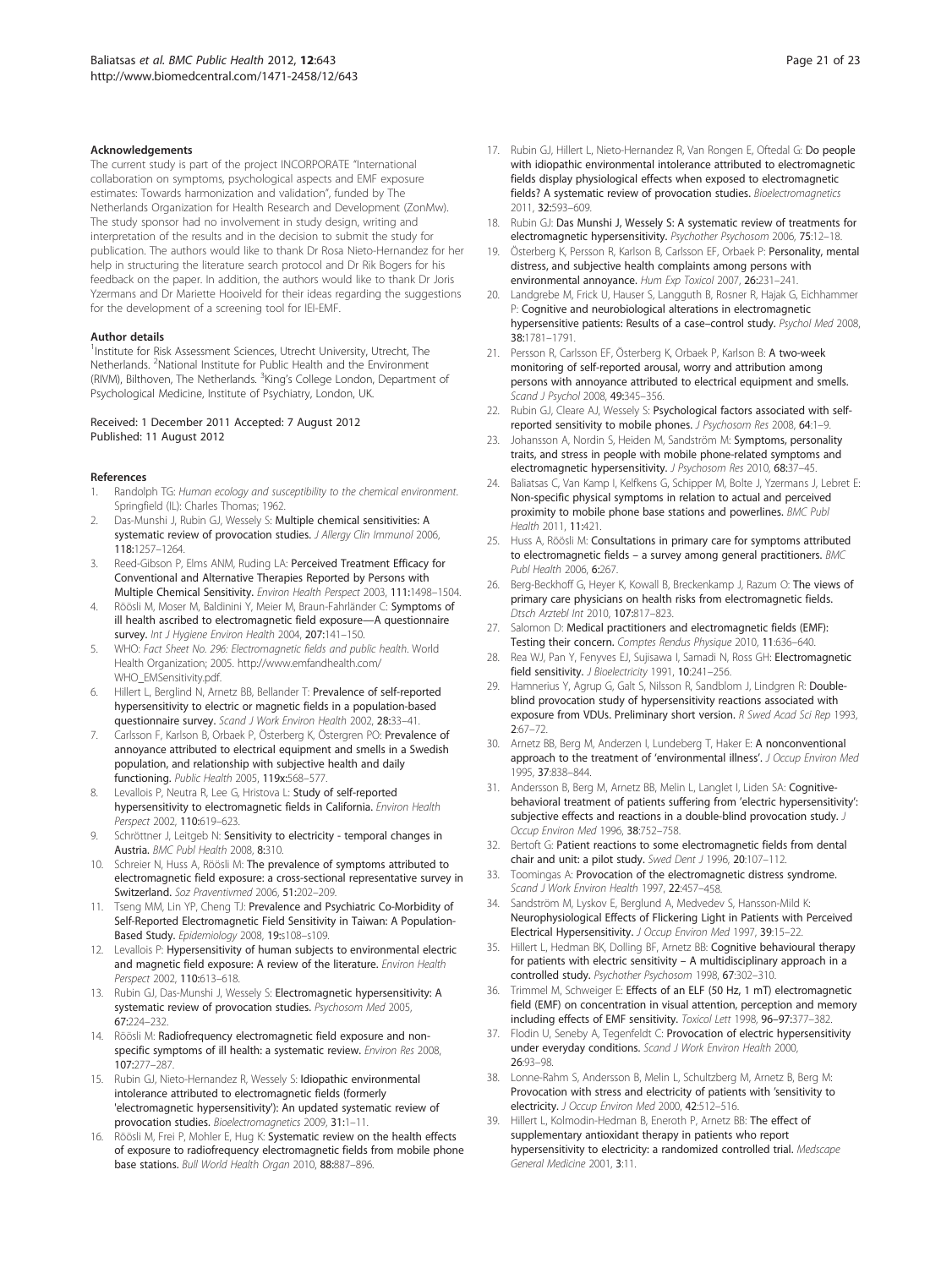- <span id="page-21-0"></span>40. Lyskov E, Sandström M, Hansson-Mild K: Provocation study of persons with perceived electrical hypersensitivity and controls using magnetic field exposure and recording of electrophysiological characteristics. Bioelectromagnetics 2001, 22:457–462.
- 41. Hietanen M, Hamalainen AM, Husman T: Hypersensitivity symptoms associated with exposure to cellular telephones: no causal link. Bioelectromagnetics 2002, 23:264–270.
- 42. Hillert L, Savlin P, Levy BA, Heidenberg A, Kolmodin-Hedman B: Environmental illness – Effectiveness of a salutogenic group-intervention programme. Scand J Public Health 2002, 30:166–175.
- 43. Mueller CH, Krueger H, Schierz C: Project NEMESIS: perception of a 50 Hz electric and magnetic field at low intensities (laboratory experiment). Bioelectromagnetics 2002, 23:26–36.
- 44. Leitgeb N, Schröttner J: Electrosensibility and electromagnetic hypersensitivity. Bioelectromagnetics 2003, 24:387–394.
- 45. Österberg K, Persson R, Karlson B, Orbæk P: Annoyance and performance in three groups of environmentally intolerant subjects during experimental challenge with chemical odors. Scand J Work Environ Health 2004, 6:486–496.
- 46. Ostergren PO, Merlo J, Lindström M, Rosvall M, Kahn FA, Lithman T: Hälsoförhållanden i Skåne. Folkhälsoenkät Skåne 2000 (Report in Swedish). Region Skåne: Kommunförbundet Skåne och Skåne läns allmänna Försäkringskassa; 2001.
- 47. Belyaev IY, Hillert L, Protopopova M, Tamm C, Malmgren LOG, Persson BRR, Selivanova G, Harms-Ringdahl M: 915 MHz microwaves and 50 Hz magnetic field affect chromatin conformation and 53BP1 foci in human lymphocytes from hypersensitive and healthy persons. Bioelectromagnetics 2005, 26:173–184.
- 48. Frick U, Kharraz A, Hauser S, Wiegand R, Rehm J, Von Kovatsits U, Eichhammer P: Comparison perception of singular transcranial magnetic stimuli by subjectively electrosensitive subjects and general population controls. Bioelectromagnetics 2005, 26:287–298.
- 49. Wenzel F, Reissenweber J, David E: Cutaneous microcirculation is not altered by a weak 50 Hz magnetic field. Biomed Tech 2005, 50:14–18.
- 50. Regel SJ, Negovetic S, Röösli M, Berdinas V, Schuderer J, Huss A, Lott U, Kuster N, Achermann P: UMTS base stationlike exposure, well-being, and cognitive performance. Environ Health Perspect 2006, 114:1270–1275.
- 51. Rubin GJ, Hahn G, Everitt B, Cleare AJ, Wessely S: Are some people sensitive to mobile phone signals? A within participants, double-blind, randomised provocation study. Br Med J 2006, 332:886–889.
- 52. Eltiti S, Wallace D, Ridgewell A, Zougkou K, Russo R, Sepulveda F, Mirshekar-Syahkal D, Rasor P, Deeble R, Fox E: Does short-term exposure to mobile phone base station signals increase symptoms in individuals who report sensitivity to electromagnetic fields? A double- blind randomized provocation study. Environ Health Perspect 2007, 115:1603–1608.
- 53. Eltiti S, Wallace D, Zougkou K, Russo R, Joseph S, Rasor P, Fox E: Development and evaluation of the electromagnetic hypersensitivity questionnaire. Bioelectromagnetics 2007, 28:137–151.
- 54. Schröttner J, Leitgeb N, Hillert L: Investigation of Electric Current Perception Thershold of Different EHS Groups. Bioelectromagnetics 2007, 28:208–213.
- 55. Bamiou DE, Ceranic B, Cox R, Watt H, Chadwick P, Luxon LM: Mobile telephone use effects on peripheral audiovestibular function: A case- control study. Bioelectromagnetics 2008, 29:108–117.
- 56. Hillert L, Akerstedt T, Lowden A, Wiholm C, Kuster N, Ebert S, Boutry C, Moffat SD, Berg M, Arnetz BB: The effects of 884 MHz GSM wireless communication signals on headache and other symptoms: An experimental provocation study. Bioelectromagnetics 2008, 29:185–196.
- 57. Kwon MS, Koivisto M, Laine M, Hamalainen H: Perception of the electromagnetic field emitted by a mobile phone. Bioelectromagnetics 2008, 29:154–159.
- 58. Landgrebe M, Barta W, Rosengarth K, Frick U, Hauser S, Langguth B, Rutschmann R, Greenlee MW, Hajak G, Eichhammer P: Neuronal correlates of symptom formation in functional somatic syndromes: A fMRI study. NeuroImage 2008, 41:1336–1344.
- 59. Frick U, Mayer M, Hauser S, Binder H, Rosner R, Eichhammer P: Entwicklung eines deutschsprachigen Messinstruments für "Elektrosmog-Beschwerden" (in German). Umweltmedizin in Forschung & Praxis 2006, 11:11–22.
- 60. Leitgeb N, Schröttner J, Cech R, Kerbl R: EMF-protection sleep study near mobile phone base stations. Somnologie 2008, 12:234–243.
- 61. Fahrenberg J: Die Freiburger Beschwerdenliste (FBL) (in German). Z Klin Psychol 1975, 4:79–100.
- 62. Buysse DJ, Reynolds CF, Monk TH, Berman SR, Kupfer DJ: The Pittsburgh Sleep Quality Index: a new instrument for psychiatric practice and research. Psychiatry Res 1989, 28:193–213.
- 63. Augner C, Florian M, Pauser G, Oberfeld G, Hacker GW: GSM base stations: Short-term effects on well-being. Bioelectromagnetics 2009, 30:73–80.
- 64. Furubayashi T, Ushiyama A, Terao Y, Mizuno Y, Shirasawa K, Pongpaibool P, Simba AY, Wake K, Nishikawa M, Miyawaki K, Yasuda A, Uchiyama M, Yamashita HK, Masuda H, Hirota S, Takahashi M, Okano T, Inomata-Terada S, Sokejima S, Maruyama E, Watanabe S, Taki M, Ohkubo C, Ugawa Y: Effects of short-term W-CDMA mobile phone base station exposure on women with or without mobile phone related symptoms. Bioelectromagnetics 2009, 30:100–113.
- 65. Nam KC, Lee JH, Noh HW, Cha EJ, Kim NH, Kim DW: Hypersensitivity to RF fields emitted from CDMA cellular phones: A provocation study. Bioelectromagnetics 2009, 30:641–650.
- 66. Szemerszky R, Koteles F, Lihi R, Bardos G: Polluted places or polluted minds? An experimental sham-exposure study on background psychological factors of symptom formation in 'Idiophatic Environmental Intolerance attributed to electromagnetic fields'. Int J Hyg Environ Health 2010, 213:387–394.
- 67. Nieto-Hernandez R, Williams J, Cleare AJ, Landau S, Wessely S, Rubin GJ: Can exposure to a terrestrial trunked radio (TETRA)-like signal cause symptoms? A randomized double-blind provocation study. Occup Environ Med 2011, 68:339–344.
- 68. Bergdahl J, Tillberg A, Stenman E: Odontologic survey of referred patients with symptoms allegedly caused by electricity or visual display units. Acta Odontol Scand 1998, 56:303–307.
- 69. Hocking B: Preliminary report: symptoms associated with mobile phone use. Occup Med 1998, 48:357–360.
- 70. Hillert L, Hedman BK, Söderman E, Arnetz BB: Hypersensitivity to electricity: Working definition and additional characterization of the syndrome. J Psychosom Res 1999, 47:429–438.
- 71. Stockenius S, Brugger P: Perceived electrosensitivity and magical ideation. Percept Mot Skills 2000, 90:899–900.
- 72. Bergdahl J, Bergdahl M: Environmental illness: evaluation of salivary flow, symptoms, diseases, medications, and psychological factors. Acta Odontol Scand 2001, 59:104–110.
- 73. Hillert L, Flato S, Georgellis A, Arnetz BB, Kolmodin-Hedman B: Environmental illness: Fatigue and cholinesterase activity in patients reporting hypersensitivity to electricity. Environ Res 2001, 85:200–206.
- 74. Lyskov E, Sandström M: Hansson Mild K: Neurophysiological study of patients with perceived electrical hypersensitivity. Int J Psychophysiol 2001, 42:233–241.
- 75. Stenberg B, Bergdahl J, Edvardsson B, Eriksson N, Lindén G, Widman L: Medical and social prognosis for patients with perceived hypersensitivity to electricity and skin symptoms related to the use of visual display terminals. Scand J Work Environ Health 2002, 28:349-357
- 76. Sandström M, Lyskov E, Hörnsten R: Hansson-Mild, Wiklund U, Rask P, Klucharev V, Stenberg B, Bjerle P: ECG monitoring in patients with perceived electrical hypersensitivity. Int J Psychophysiol 2003, 49:227–235.
- 77. Bergdahl J, Stenberg B, Eriksson N, Lindén G, Widman L: Coping and selfimage in patients with visual display terminal-related skin symptoms andperceived hypersensitivity to electricity. Int Arch Occup Environ Health 2004, 77:538–542.
- 78. Bergdahl J, Marell L, Bergdahl M, Perris H: Psychobiological personality dimensions in two environmental-illness patient groups. Clin Oral Investig 2005, 9:251–256.
- 79. Eriksson NM, Stenberg BG: Baseline prevalence of symptoms related to indoor environment. Scand J Public Health 2006, 34:387–396.
- Schüz J, Petters C, Egle UT, Jansen B, Kimbel R, Letzel S, Nix W, Schmidt LG, Vollrath L: The "Mainzer EMF-Wachhund": results from a watchdog project on self-reported health complaints attributed to exposure to electromagnetic fields. Bioelectromagnetics 2006, 27:280–287.
- 81. Landgrebe M, Hauser S, Langguth B, Frick U, Hajak G, Eichhammer P: Altered cortical excitability in subjectively electrosensitive patients: results of a pilot study. J Psychosom Res 2007, 62:283–288.
- 82. Hardell L, Carlberg M, Söderqvist F, Hardell K, Björnfoth H, van Bavel B, Lindström G: Increased concentrations of certain persistent organic